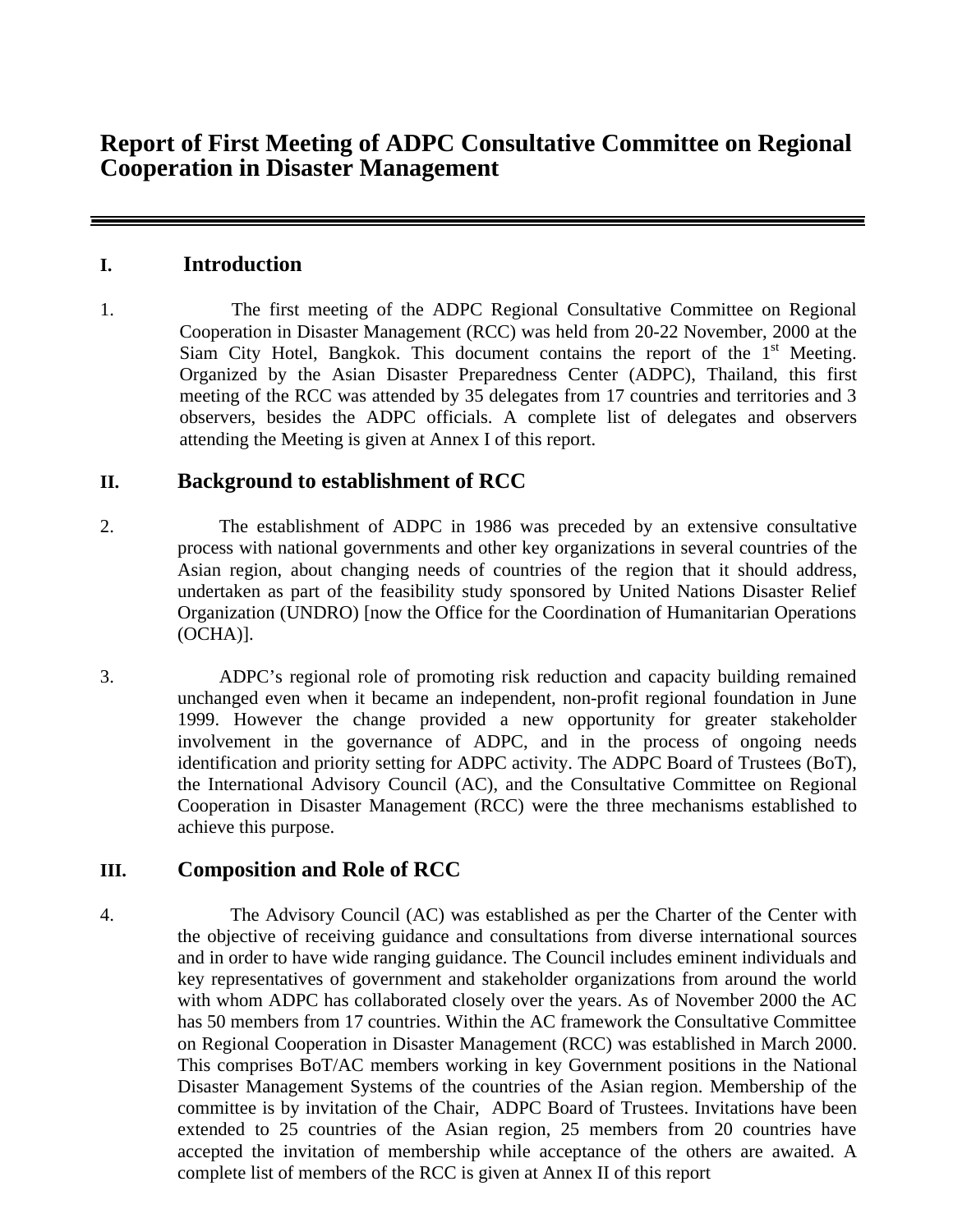- 5. The primary role of the RCC is to provide an informal consultative mechanism for:
	- Development of action strategies for disaster reduction in the region
	- Promotion of cooperative programs on a regional and sub-regional basis
	- Guidance for the work of ADPC and for its future directions

# **IV. Objectives of the 1st meeting of RCC**

- 6. The key objectives of the first meeting of Consultative Committee were to:
	- **Identify disaster-related needs and priorities of Asian countries**
	- **Identify areas for promoting regional and sub-regional co-operation, including ways to enhance effectiveness of existing mechanisms**
	- **Review the membership and role of RCC**
	- **Provide inputs to current and planned programs of ADPC.**

## **V. Opening Ceremony**

- 7. The Opening Ceremony of the Meeting was held at 0900 hrs on Monday 20 November 2000, and was presided by Ambassador Nitya Pibulsonggram, Permanent Secretary of the Ministry of Foreign Affairs of Thailand. Dignitaries comprising Ambassadors, Minister-Counsellors from Embassies in Bangkok, senior officials from UN Agencies and international organizations including FAO, UNHCR, UNEP, ESCAP, AIT, ICRC, ADPC partner organizations, international NGOs, members of the ADPC Board of Trustees, and the media attended the Ceremony. A list of attendees at the Opening Ceremony is given at Annex III of this report. In his welcome address, Dr. Suvit Yodmani, Executive Director, ADPC outlined the major objectives of this meeting as follows:
	- a) to assess and share the disaster management priorities and experiences of countries of the Asia-Pacific region.
	- b) to identify mechanisms for promoting sustainable regional cooperation among countries of the Asia-Pacific region in the area of disaster management.
- 8. In his opening address, Ambassador Pibulsonggram advocated the need for a threepronged approach to development planning: economic and social development, environmental issues and disaster preventing concerns. The United Nations Environment Programme (UNEP) and the United Nations Economic and Social Commission for Asia and the Pacific (ESCAP) are already helping to promote dialogue on the first two components. The ADPC's role as the convener, provider of technical resource, and facilitator of this forum is very positive for pursuing the third component of disaster management and prevention issues in the Asia-Pacific region. Ambassador Nitya expressed keen interest and willingness of the Ministry of Foreign Affairs of Thailand to support the RCC meeting and said that "it is a privilege for Thailand that ADPC has chosen Bangkok to organize this prestigious international meeting of disaster management leaders and congratulated the ADPC for coordinating such an important event which corresponds with Thailand's policy of encouraging and promoting regional cooperation in prevention and mitigation of disasters."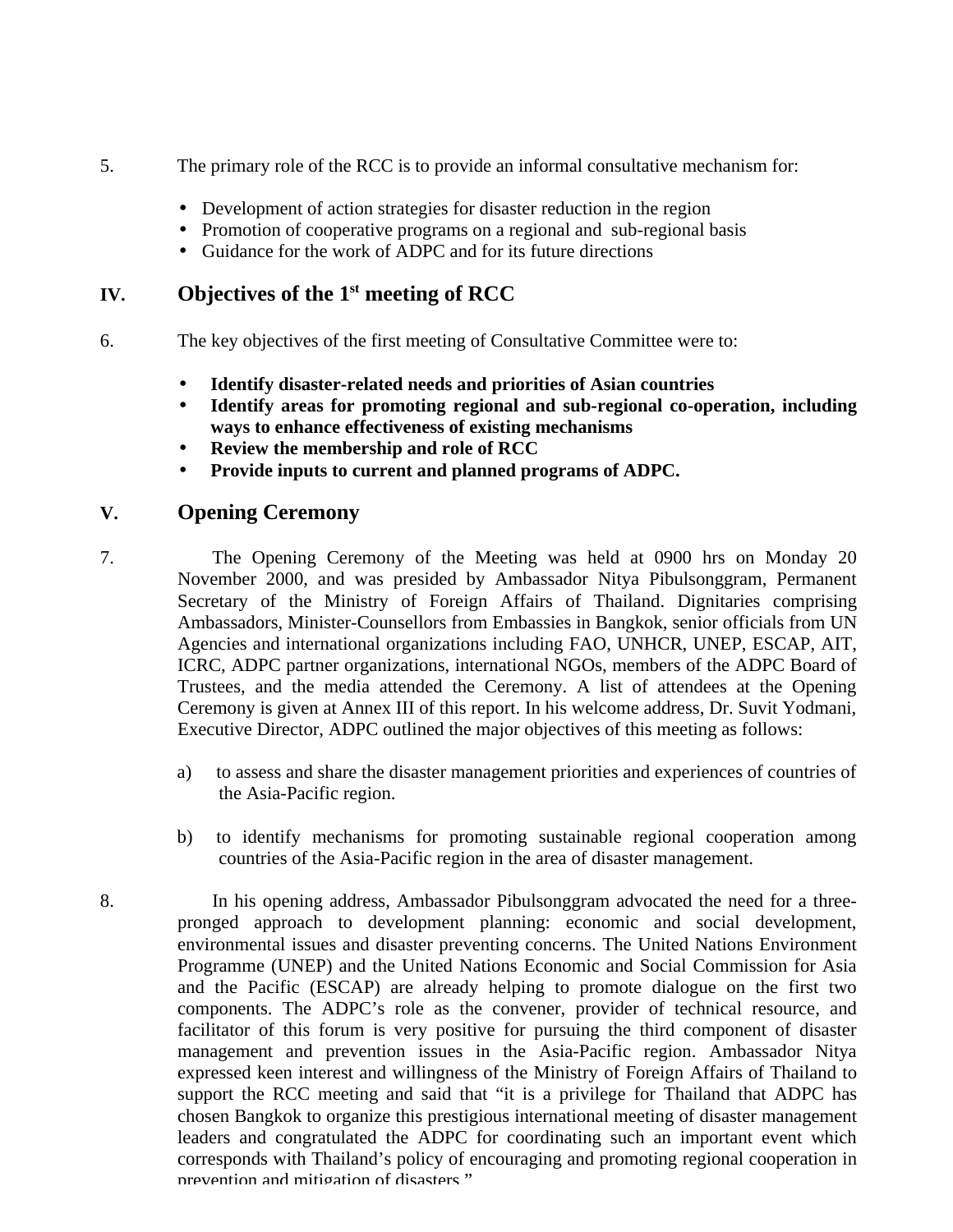*Ambassador Nitya expressed keen interest and willingness of the Ministry of Foreign Affairs of Thailand to support the RCC meeting and said that "it is a privilege for Thailand that ADPC has chosen Bangkok to organize this prestigious international meeting of disaster management leaders and congratulated the ADPC for coordinating such an important event which corresponds with Thailand's policy of encouraging and promoting regional cooperation in prevention and mitigation of disasters".*

- 9. Ms. Corazon Alma De Leon, Chairman, Civil Service Commission of the Philippines and Vice-Chairman of the ADPC Board of Trustees, proposed the vote of thanks. In her address Ms. de Leon said that the establishment and hosting of such a meeting was the realization of a long cherished dream for ADPC, and she was sure the meeting would encourage ADPC to dream bigger dreams.
- 10. The complete text of the addresses of Ambassador Pibulsonggram, Dr. Suvit Yodmani and Ms. Corazon Alma De Leon are given in Annex IV of this report.

## **VI. Introduction and Adoption of Agenda**

- 11. The session was chaired by Ms Corazon Alma De Leon, Vice-Chair ADPC BoT, and was facilitated by Mr. A.J. Rego, Director, Planning, Development and Partner Relations, ADPC. The session commenced with the introduction of each of the RCC members and observers present. While introducing themselves members explained the role their organizations were playing in disaster management in their country and of the unmet needs and future challenges they faced, as well as the new initiatives being undertaken. Some spoke of their long association with, and the impetus provided by ADPC to promote disaster management in the Asia-Pacific region. The members expressed the need for regional cooperation in disaster management as a priority issue, and talked of the active role ADPC can play in promoting the dialogue among countries and among stakeholders from different countries.
- 12. The three observers from DANIDA, AusAID and UN-ESCAP attending the meeting also introduced themselves. Ms Christina Schultz of the Royal Danish Embassy, Thailand expressed her support for the ADPC's activities in the region, particularly in Vietnam, Cambodia, and Lao PDR. Mr. Justin Shone from AusAID, Thailand, underscored AusAID's commitment to the ADPC's initiative by funding the organization of the RCC meeting. The ESCAP representative, Mr. Huub Van Wees, conveyed greetings on behalf of Mr. Kim Hak-Su, Executive Secretary ESCAP and Mr Cengiz Ertuna, Director, Environment and Natural Resources Management Division, ESCAP and spoke of the importance of making scientific findings regarding natural hazards available to the decision-making community and others in an easily comprehensible language.
- 13. Dr. Suvit Yodmani, Executive Director, ADPC, explained the objective of the first RCC meeting. He spoke of the ADPC's growth and evolution as an eminent center of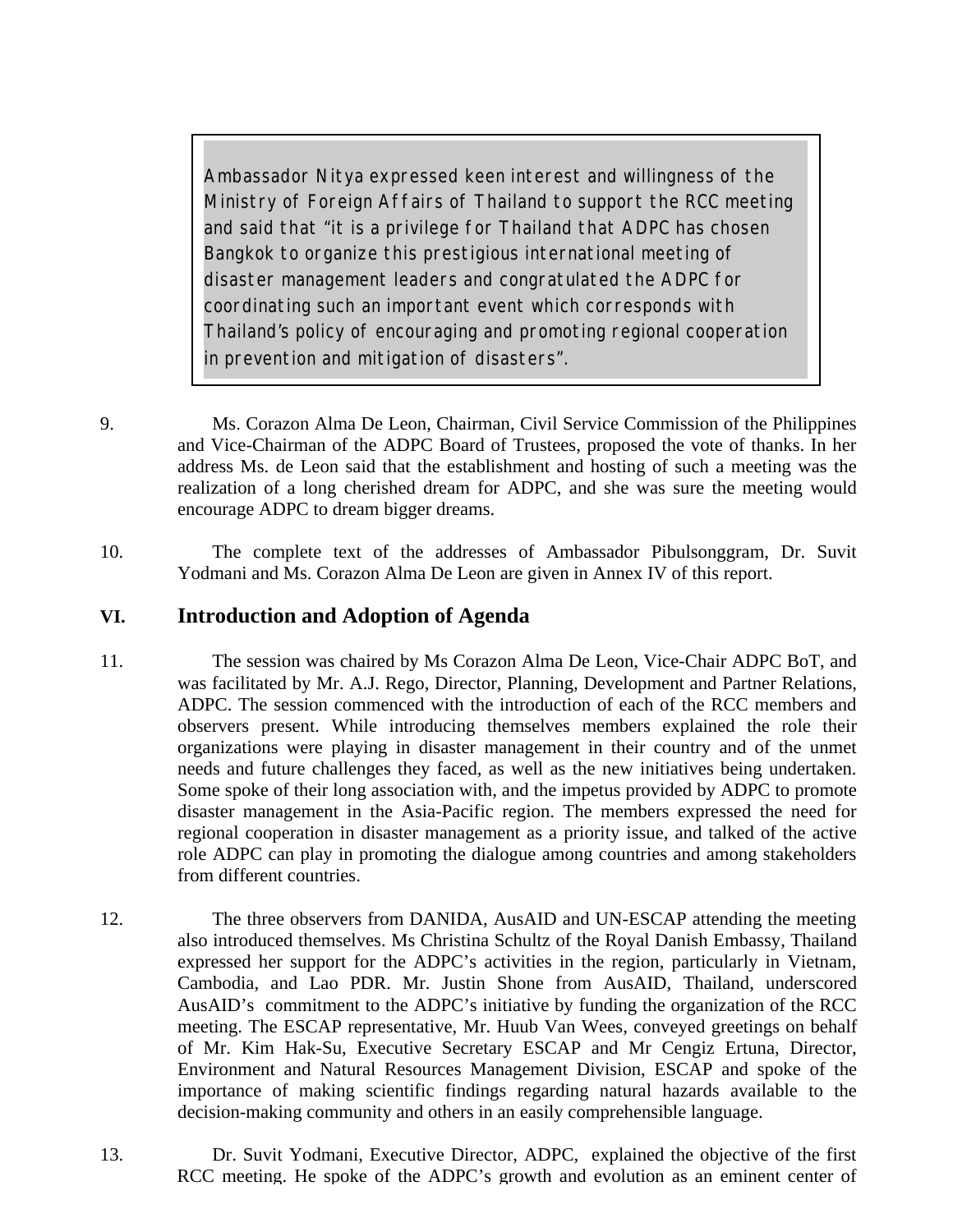disaster management in the Asia-Pacific region over the years, and its obligation to promote regional cooperation in this important area through an important forum like the RCC.

- 14. The agenda for the meeting was discussed by the members. After queries on the structure of some sessions, changes in the title of presentations by some members, and acceptance of an additional presentation by one member, the revised agenda was adopted by the meeting. The agenda is given as Annex V of this report.
- 15. The meeting then proceeded with the election of a Chair. Dr. Tairjing of Thailand proposed the name of Ms. Corazon Alma De Leon, Philippines as the Chair of meeting, which was seconded by Dr. Melgabal S B Capistrano from the Philippines and unanimously endorsed by all members present.
- 16. The Chair proposed the constitution of a Steering Committee from among the members present to facilitate the meeting, guide its deliberations and substantive outcome. The meeting elected the following to serve on the Committee:

| 1. China            | Prof. Wang Ang-Sheng          |
|---------------------|-------------------------------|
| 2. India            | Mr. S. K. Purkyastha          |
| 3. Papua New Guinea | Mr. Martin Mose               |
| 4. Philippines      | Dr. Melgabal S B Capistrano   |
| 5. Thailand         | Dr. Tairjing Siriphanich M.D. |
| 6. Sri Lanka        | Mr. M.B.C. De Silva           |
| 7. Vietnam          | Mr. Dang Quang Tinh           |
| 8. ADPC             | Mr. David Hollister           |
| 9. ADPC             | Mr. Aloysius J. Rego          |
|                     |                               |

The members elected Mr. Purkyastha and Dr. Tairjing to serve as Co-Chairs of the Steering Committee.

17. The Steering Committee's first meeting held immediately after the first session emphasised that all the sessions of the RCC be utilized to articulate needs and priorities from different countries. It was also considered that a stock-taking exercise of current capacities in disaster management was important and should be undertaken. The steering committee also underscored the importance of securing political support for mitigation and that this be discussed in the plennary session.

## **VII. Overview of Current Programs of ADPC**

18. The second session of the meeting entitled "Overview of Current Programs of ADPC and Mechanisms" was co-chaired by Mr. K.C. Kundu from Bangladesh and Mr. S.K. Purkayastha from India and was faciliated by Ms. Zenaida G. Delica, Director, Training & Education, ADPC. The session was held from 1300 hrs to 1500 hrs on 20 November.

19. Dr. Suvit Yodmani, the Executive Director of the Asian Disaster Preparedness Center, (ADPC) presented an overview of the ADPC activities, its governance and future directions. He spoke about the vision, mission and goals of the Center and emphasized the importance of a two-track approach at both the technical and policy levels, which ADPC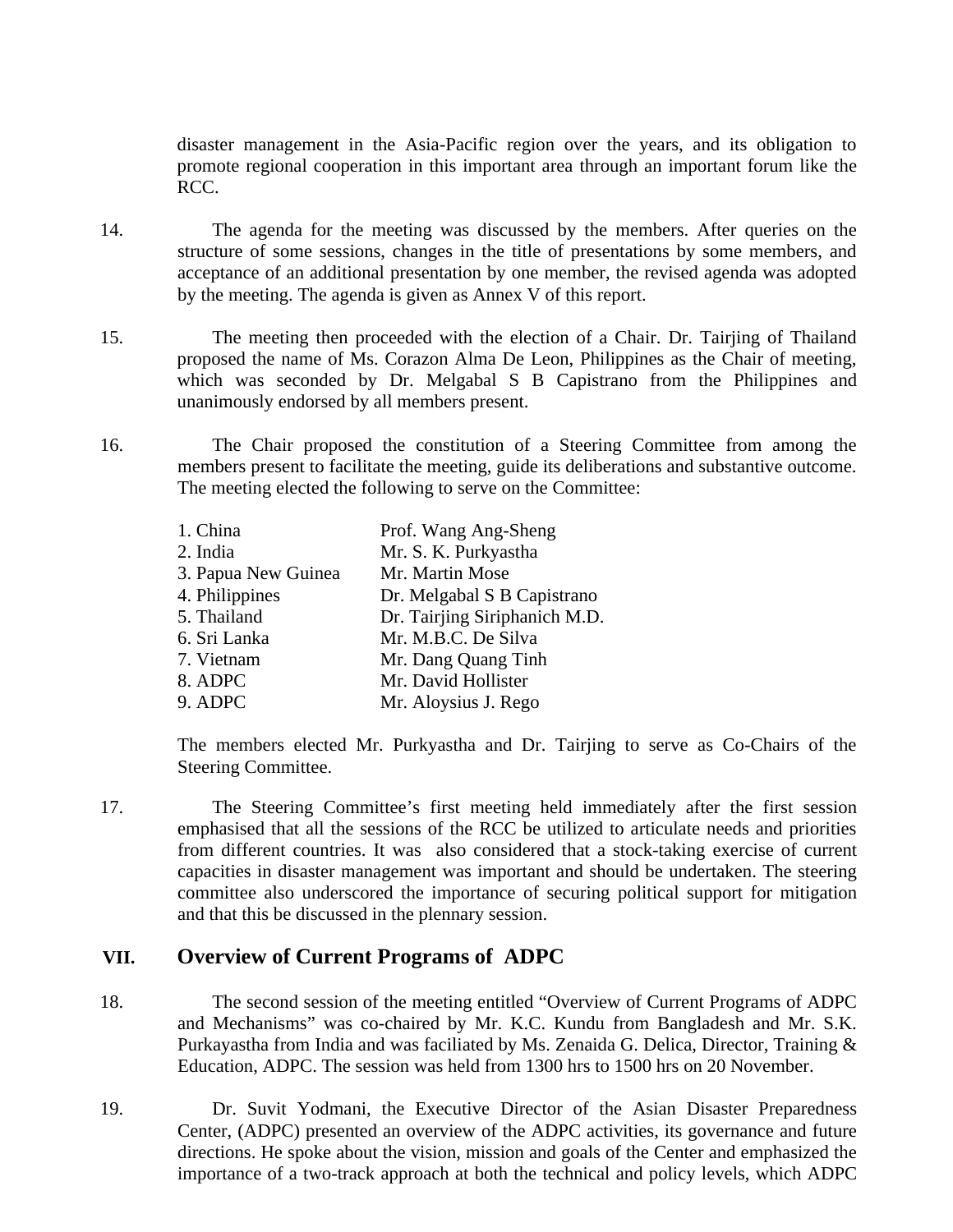has now started adopting in implementing its programs. He touched on ADPC's strengths and resources and presented an overview of ADPC's program in Thailand and its relationship with other regional bodies like the ASEAN Regional Forum (ARF) and the Bangladesh, India, Myanmar, Sri Lanka, Thailand Economic Cooperation (BIMSTEC).

20. Mr. David Hollister, the Deputy Executive Director of ADPC took the lead in presenting the ADPC Programs. He introduced the six main programs of ADPC and requested each of the Directors and Program Managers to present their respective programs and projects. Ms. Zenaida Delica, Director (TED) spoke of ADPC's training activities including regional training (in Bangkok), in-country training and special training courses on demand. Mr. Kamal Kishore, Director of Information, Research and Network Support Division spoke about the information program and networking activities of ADPC. He mentioned the ADPC library and other facilities such as the database and websites that ADPC uses in the dissemination of information. Mr. Merrick Chatfield, Director of Technical Services Division talked about the active database of experts that is maintained within ADPC; and also mentioned the recent and ongoing consultancy services that ADPC has been providing including capacity building support to the national disaster management systems of the Governments of Sri Lanka and Cambodia and the State of Uttar Pradesh in India. Mr. David Hollister, Director Regional Programs together with Mr. Kamal Kishore and Mr. Rajesh Sharma, Information Manager spoke about the ADPC Regional Programs namely: the Asian Urban Disaster Mitigation Program (AUDMP); DANIDA Project in Cambodia, Laos and Vietnam; the Damage Assessment and Needs Analysis Program (DANA); DIPECHO South East Asia Regional Program; Extreme Climate Events Program (ECE) and the Program for Enhancement of Emergency Response (PEER). Mr. Aloysius J. Rego, Director of Planning, Development and Partner Relations (PDPR) Division presented the activities of the division and also highlighted the numerous country and regional partners with whom ADPC works. Finally Mr. Phornchai Chiravinijnanth, Director of Finance, Administration and Human Resources (FA&HR) Division spoke about the financial management system and human resources within ADPC.

> *Members recognized ADPC's unique position, responsibility and expressed their expectations of it playing a role in promoting regional cooperation among countries in the area of disaster management*…………

21. Thus ADPC presented a comprehensive overview of its activities in the Asia-Pacific region, and its increasing commitment and involvement with national, sub-regional and regional programs. ADPC highlighted its success in fostering partnership with a range of international initiatives and programs. Its resources, expertise and advocacy have received a great deal of support from all the member countries. Members recognized ADPC's unique position, responsibility and expressed their expectations of it playing a role in promoting regional cooperation among countries in the area of disaster management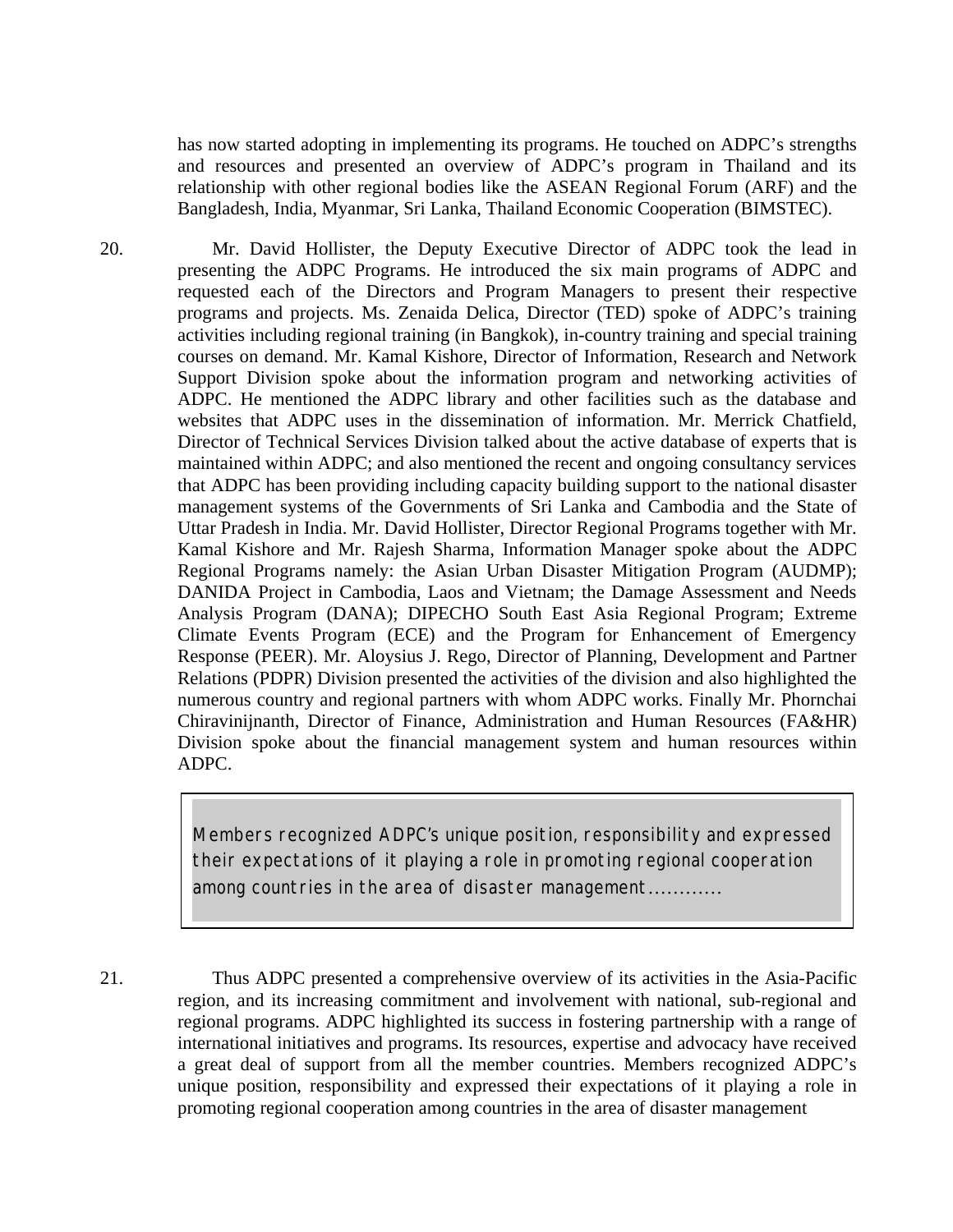# **VIII. Overview of Current Disaster Management & Coordination Mechanisms in the Region**

- 22. In the same session, Mr. Aloysius J. Rego, Director, PDPR introduced the members to the existing international and regional coordination and cooperative mechanisms and briefed them on their current activities. Existing sub-regional cooperative mechanisms in disaster management highlighted were:
	- Association of South East Asian Nations (ASEAN) Experts Group on Disaster Management (AEGDM)
	- BIMSTEC (Bangladesh, India, Myanmar, Sri Lanka, Thailand Economic Cooperation)
	- Greater Mekong Sub-Region (GMS)
	- ASEAN Regional Forum Inter-Sessional Meetings on Disaster Relief (ARF-ISMDR)
	- South Asian Association for Regional Cooperation (SAARC)
	- South Pacific Applied Geoscience Commission (SOPAC)
	- Central Asia Regional Economic Cooperation (CAREC)
	- **SAGIP**
- 23. Important international cooperation mechanisms in disaster management highlighted were:
	- International Decade for Natural Disaster Reduction (IDNDR) and its successor International Strategy for Disaster Reduction (ISDR)
	- ProVention Consortium of World Bank
	- Asian Development Bank
	- International Search & Rescue Advisory Group (INSARAG)
	- Asia Pacific Disaster Information Regional Working Group (APDIRWG)
- 24. Mr. David Hollister, Deputy Executive Director of ADPC spoke about the recently established ProVention Consortium by the Disaster Management Facility (DMF) of the World Bank and of ADPC's membership in the Steering Committee of this Consortium. Mr. Hollister mentioned the United Nations International Strategy for Disaster Reduction (UN-ISDR) the successor Secretariat of the IDNDR and announced that ADPC is a member of the UN Inter-Agency Task Force. Mr. Rego presented the activities of the ARF Inter-Sessional Meetings on Disaster Relief (ISM-DR) and the ASEAN Experts Group on Disaster Management (AEGDM) in which ADPC is playing a technical support role and assisting in the implementation of various follow up projects. Mr. N.M.S.I. Arambepola, Project Manager, AUDMP, presented the SAARC initiatives in disaster mangement. Mr. Rego also introduced the activities of SOPAC whose recently established Disaster Management Unit serves to coordinate Disaster Management activities among its 18 South Pacific countries and the Asia Pacific Disaster Information Regional Working Group which held its first meeting in Canberra in August this year. The detailed presentation is enclosed in Annex VI of this report.
- 25. Dr. Melgabal S.B. Capistrano from Philippines spoke about the initiative of SAGIP undertaken by Philippines. "SAGIP" is a Filipino word meaning "to save" or "to rescue". This initiative provides a venue for countries to establish a network and design a functional mechanism for international response and humanitarian assistance by optimizing resources from both the military and civilian organizations and working under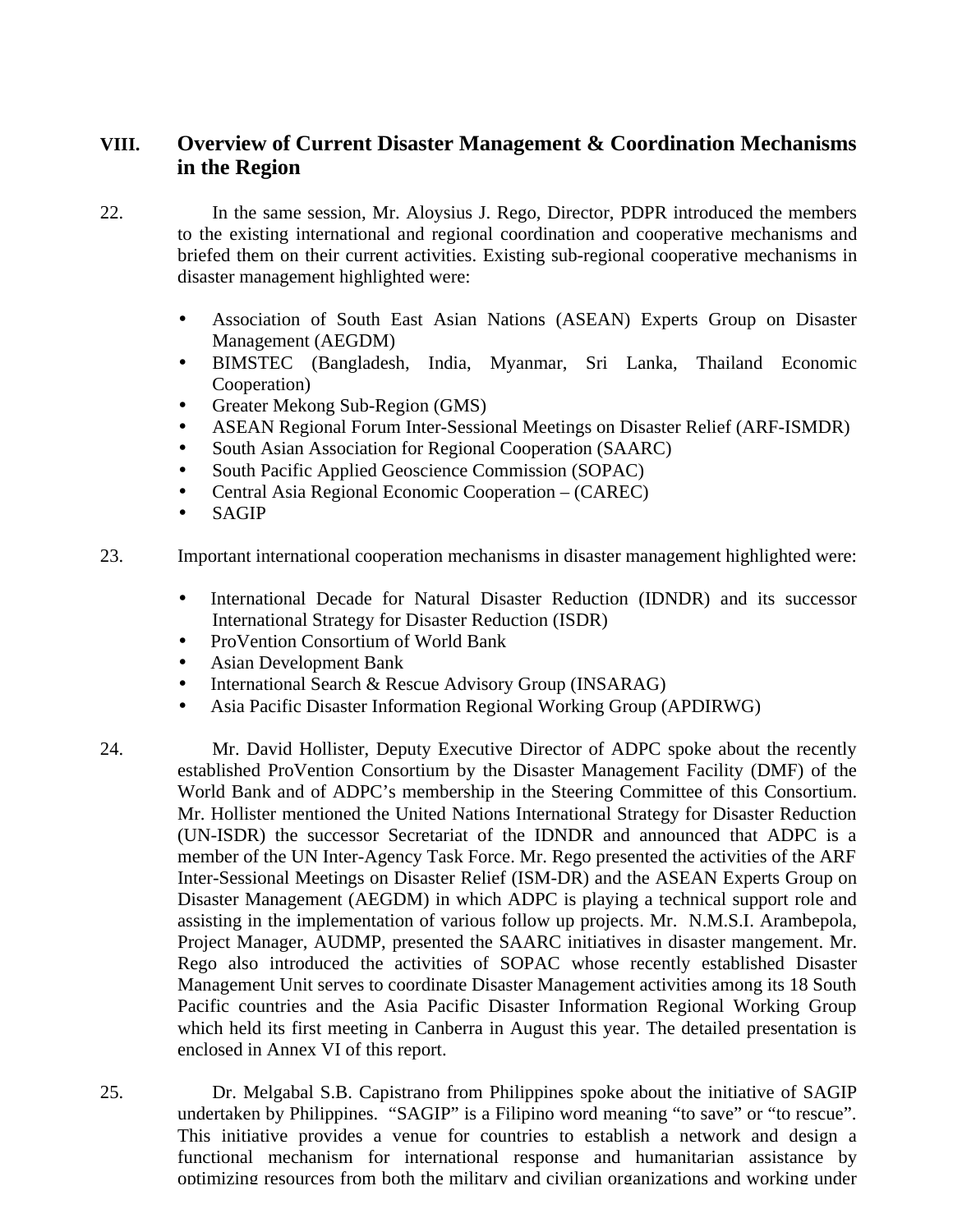a common framework. SAGIP 2000 conference was successful in providing a forum to share information and country experiences. It discussed relevant issues and concerns particularly on early warning systems, decision making and planning process, response and transition mechanism and mitigation strategies, appraised the local and international arrangements in disaster management, and stressed the need to promote protocol development for multilateral disaster response.

- 26. SAGIP 2000 conference was able to identify eight key areas such as effective and inter-related hazard monitoring and warning system, standard damage and needs assessment procedures, support data base of resources, planning and coordination process, standards and measures of effectiveness of humanitarian assistance, and training and research.
- 27. Member-countries discussed their own experiences of various forums and mechanisms in an open session. All the speakers were unanimous about the importance of **harnessing political support for disaster management. Relief activities have always received political attention. However, the challenge lies in attracting political support for mitigation. (Recommendation 1)** The ADPC has always promoted awareness about disaster management among the decision-makers in the region on an informal basis. The RCC meeting represents the first formal effort in the direction of creating a political constituency for disaster management in the Asia-Pacific region.
- 28. A number of countries have developed their own national capabilities in the area of disaster response. However, these capabilities are not always adequate in facing disaster situations. **While it is important to assess and enhance national strengths, it is also important to set up mechanisms of sub-regional cooperation.** The ADPC can take the important initiative of supporting these mechanisms. **(Recommendation 2)**
- 29. Vietnam which has served as Co-chair of ARF-ISMDR and Vice-Chair of AEGDM appreciated the useful work done by ADPC in assisting both forums, and encouraged all member countries to support the consolidation and expansion of activities of these forums. Papua New Guinea highlighted the need for the collaboration between the South Pacific Regional Program on Disaster Management and the ADPC. Mr. Basil Fernando of Sri Lanka appreciated the role of ADPC both in his own country and regionally and suggested **that it is useful for member countries to consider paying an annual contribution to ADPC in a similar way as contributions are made to international or regional organizations; or membership fees are paid to professional organizations. (Recommendation 3)** Summing up the session the Chair, Mr. Purkayastha said that the session has been very useful in providing information about regional and international initiatives in disaster management, and the role-played by the ADPC in supporting these initiatives. The ADPC's role in the region has become very important in view of the emerging needs of national and regional capability building in disaster management. In addition to providing expertise and resources, the ADPC can facilitate the exchange of national experiences and support capability-building process in a more informed environment.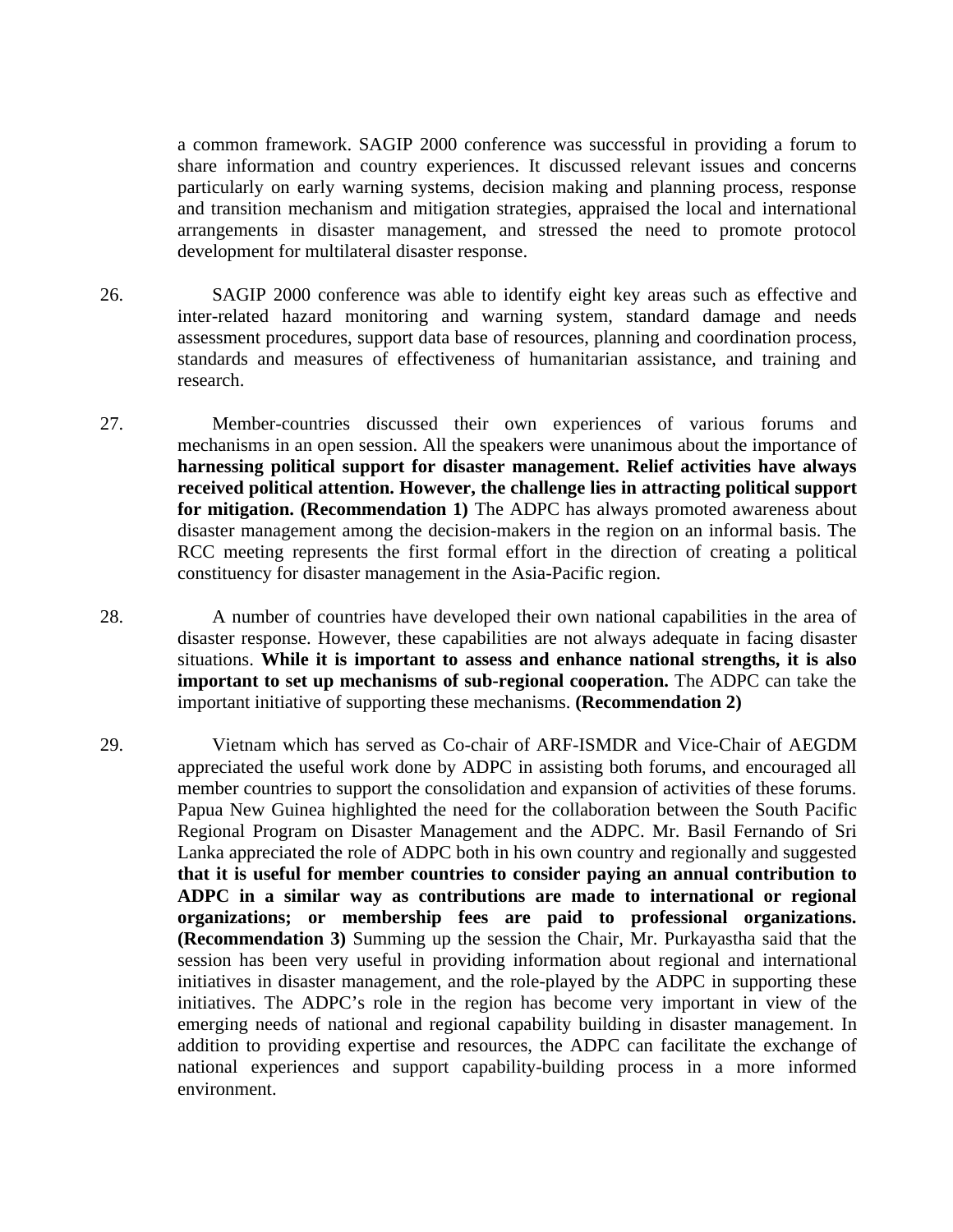## **IX. Lessons Learned from Recent Disasters and Programs and Future Challenges**

30. The third session on *Lessons Learnt from Recent Disasters and Programs and Future Challenges* was divided into two sub-sessions with the participating countries making presentations in both the sessions. The first sub-session chaired by Ms. Cora De Leon and facilitated by Mr. Merrick Chatfield was held from 15:30 hrs to 17:30 hrs on 20 November. The second sub-session, co-chaired by Mr. Martin Mose from Papua New Guinea and Mr. Dang Quang Tinh from Vietnam and facilitated by Mr. Kamal Kishore was held from 08:30 hrs to 10:30 hrs on 21 November.

- 31. In these sessions, the country representatives presented risk and vulnerability assessment of natural hazards in their respective countries and spoke about strengths and weaknesses of national capabilities. They indicated the future directions needed for disaster management efforts in their countries. Certain common themes emerged in all the country presentations. All the countries are characterized by a very high level of vulnerability to natural disasters. Poverty and illiteracy in these countries compound the impact of natural disasters. The limited resources, paucity of trained human resources and lack of political commitment have made it extremely difficult for the countries to make appropriate investment in mitigation and preparedness activities. The ADPC's role in facilitating the change in direction of mitigation investment was acknowledged by all the speakers.
- 32. Most of the members acknowledged the limitations of relief as the only response to disasters and stressed the need for implementing structural and non-structural mitigation measures as a long-term solution. For national capability building, through human resource development, legislation, and logistics, the ADPC could effectively play the role of a facilitator and provide leadership and expertise, channel the resources through its coordination with multilateral and bilateral agencies**. (Recommendation 4)**

*Most of the members acknowledged the limitations of relief as the only response to disasters and stressed the need for implementing structural and non-structural mitigation measures as a long-term solution………….*

33. Ms. Usha Nepal, Joint Secretary, Ministry of Home Affairs, **Nepal** presented a paper entitled Disaster Management in Nepal. In her presentation, she emphasized that Nepal's geography makes it prone to natural hazards such as floods, landslide and earthquakes. The Himalayan region, which covers almost the entire area of Nepal, is considered to be seismically very unstable. The country experienced two devastating earthquakes—in 1934 and 1988. The mass poverty, illiteracy and poor resource base of the majority of its population makes them extremely vulnerable. The people depend on forests for fuel wood, which accelerates the process of deforestation, and makes the country ecologically fragile.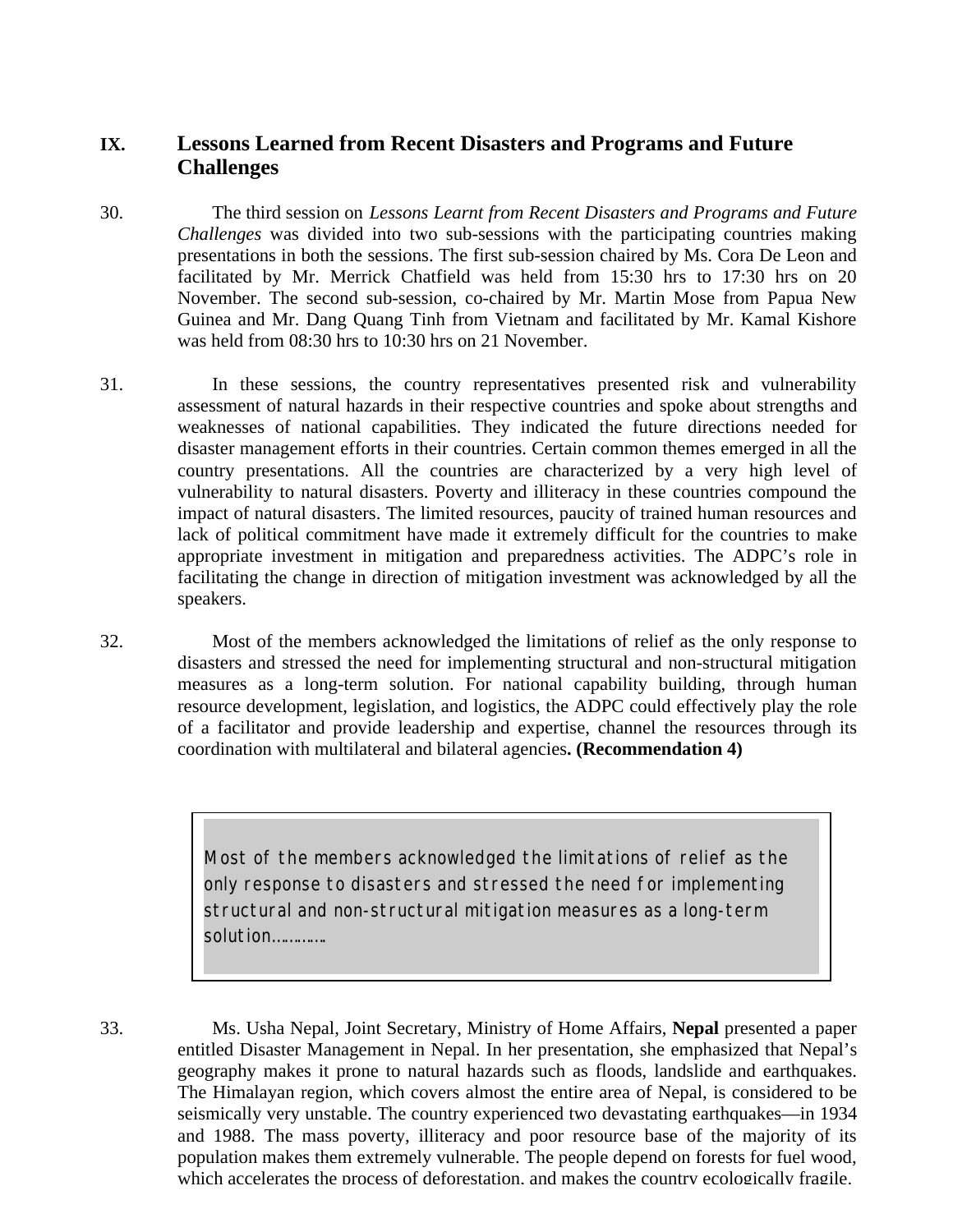34. Disaster management in Nepal is guided by the Natural Disaster Relief Act, 1982, which confers this responsibility upon the Ministry of Home Affairs. Despite limited resources, the Ministry of Home Affairs carries out the responsibility through a network of district administration. The Ministry is supported by the army, police, fire services, health personnel, International Federation of Red Cross and other NGOs. Very important work has been done to spread the awareness of earthquake in Kathmandu valley through the National Society for Earthquake Technology (NSET). Nepal commemorates January 15 as National Earthquake Safety day in the memory of 1934 earthquake. Funding for the disaster management activities in the country is limited, and comes through the Prime Minister's Aid Fund, the Central Natural Disaster Aid Fund and the District Natural Disaster Aid Fund. Necessary funds and relief materials are disbursed to the District Natural Disaster Aid Fund from the Central Fund according to the need for immediate relief assistance to the victims. It could be said that disaster management in Nepal has been more concerned with relief activities and the need for proactive mitigation has not yet been recognized in the government. It is expected that Nepal's interaction with the regional community through the forum of RCC would help it get access to a wider pool of resources, technology and expertise in disaster management.

35. Mr. Peou Samy, Secretary General, National Committee for Disaster Management (NCDM), **Kingdom of Cambodia** gave a presentation on "Challenges of Managing Recent Floods in Cambodia" and informed members that his country has been devastated by floods this year. Heavy monsoon rains from June to August has caused very serious flooding. The prolonged flooding of Mekong and Tonle Sap rivers and their tributaries contributed to extensive damages. Approximately 350 people lost their lives, besides serious damages to schools, health centers, roads, bridges, dams and the elaborate systems of water retention and control used for crop production. The Royal Government of Cambodia through the National Committee on Disaster Management (NCDM) has coordinated relief activities with the Cambodian Red Cross Society and other UN agencies and NGOs. A joint team of the NCDM in collaboration with the Cambodian Red Cross and other UN agencies has conducted damage and need assessment. The food distribution, supported by the World Food Program, has been an important feature of relief activities.

> The international appeal for assistance through the UN and IFRC has helped Cambodia to the tune of more than US\$10 million. However, Cambodia expressed the need for a great deal of international support for the reconstruction efforts.

36. Mr. Haji Awang Zaidi bin Haji Md Daud, Director of Fire Services, **Brunei** made a presentation on "Fire Fighting – Brunei Experience". Brunei is a small country in area and population and highly urbanized. Its urbanization has created serious fire hazard. The Brunei Fire Services has to deal with incidences of fire on a regular basis. The presentation focused on their experience of fire management in a settlement known as Kampong Ayer (or Water Village), a settlement consisting of some 42 villages in the Brunei river, which has a great historical significance. The Government has taken several steps to reduce the fire hazard, which includes resettlement from dense areas, public awareness and education, and media campaign on the preventive side. The Government has also strengthened the fire services, introduced a program of fire fighter volunteers, and emphasized inter-agency coordination. Brunei can also contribute its experience in fire prevention and suppression to its neighboring countries as it has done in recent years in relation to forest fires.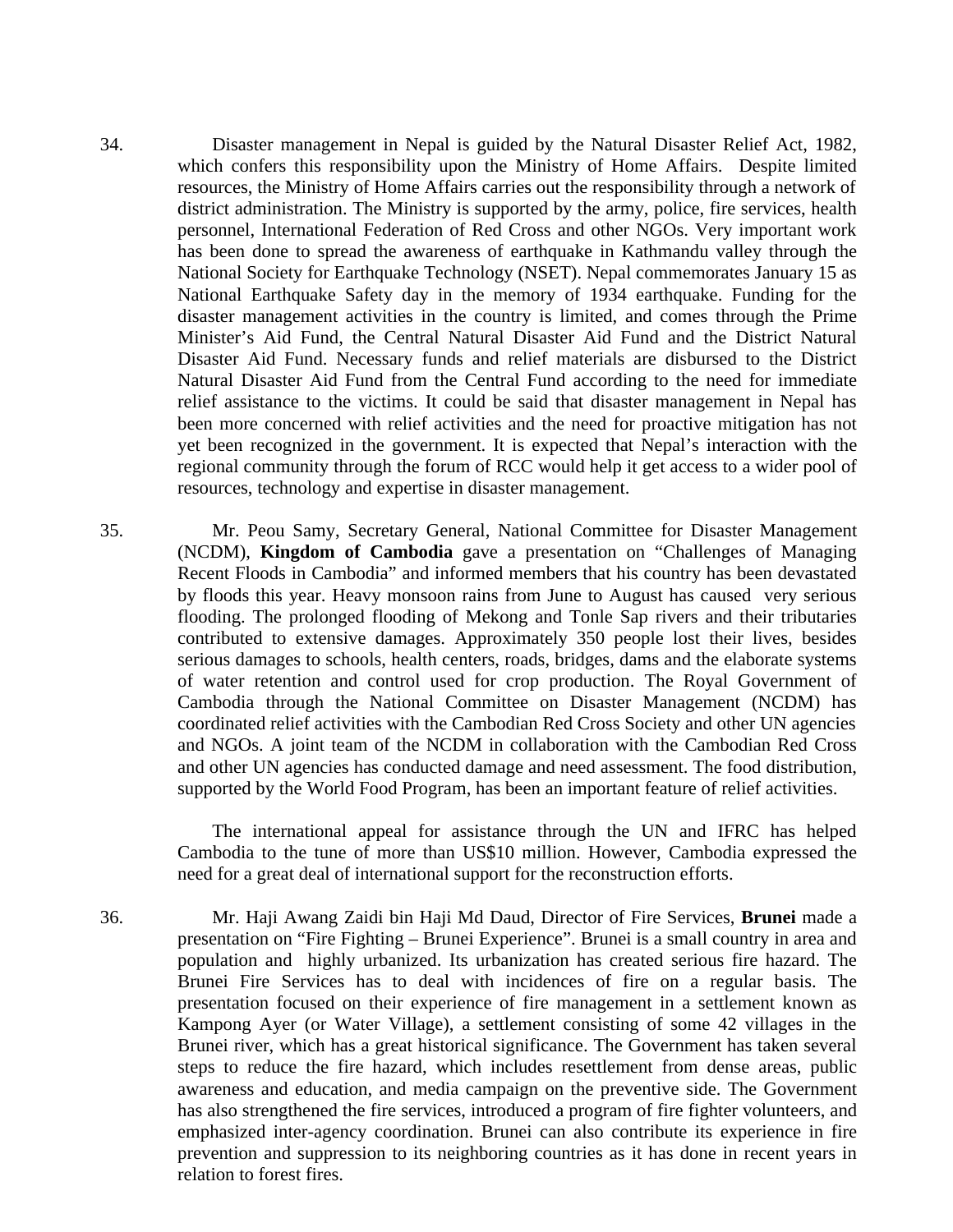37. Mr. Kinley Dorji, Legal Officer, Ministry of Home Affairs, **Bhutan** presented a paper entitled "Disaster Management in Bhutan". He explained the geographical location of Bhutan and explained that Bhutan is exposed to serious seismic risks. Besides, the rainfall during the monsoon contributes to erosion in hills, and creates a serious hazard of landslides. Another contributing factor is the undercutting of slopes by fast moving rivers and streams during the period of heavy rainfalls. Flash floods are caused due to glacial lake outbursts. Besides, the floods which originate in Bhutan may also cause serious flooding in the low lying areas of India and Bangladesh. The country experienced severe flooding in July and August of this year. It has established a hydrometeorological network consisting of 110 meteorological stations and 23 gauging stations. It has also supported programs for stabilising road banks, and river training and protection works. However, Bhutan does not have a strong institutional facility for disaster management and needs support in this regard. Bhutan also requires programs and activities, which increase public awareness about the natural hazards and mitigation measures.

38. Mr. K.C. Kundu, Director General, Disaster Management Bureau, **Bangladesh** presented a paper on "Comprehensive Disaster Management Program (CDMP) in Bangladesh". He highlighted the Government of Bangladesh's attention to disaster preparedness, including the establishment of a Ministry for Disaster Management and Relief in 1972 and a Disaster Management Bureau in 1993 which has borne very positive results. Bangladesh is now adopting the concept of Comprehensive Disaster Management Program, involving prevention/mitigation, preparedness, response, recovery and development. A national disaster management act has been drafted, and is now under the consideration of the Government. Similarly, a national policy on disaster management and national disaster management plan are under consideration. The government is attaching a great deal of importance to both structural and non-structural mitigation. Simultaneously, a number of institutional development measures have been taken to reflect the new emphasis on disaster management, including establishment of councils and committees from the national to the zilla levels. These new institutional arragements are working well but would benefit from inputs/exchanges from other countries. Further disaster management in Bangladesh is also dependent on the regional coordination with the neighboring countries like India, Nepal and Bhutan, and there is a strong need for an institutional set-up in this region to exchange information, expertise and knowledge, which he highlighted should be taken up as a sub-regional cooperative endeavour.

> *Disaster management in Bangladesh is dependent on the regional Disaster management in Bangladesh is dependent on the regional coordination with the neighboring countries like India, Nepal and Bhutan, coordination with the neighboring countries like India, Nepal and Bhutan, and and there is a strong need for an institutional set-up in this region to there is a strong need for an institutional set-up in this region to exchange exchange information, expertise and knowledge, which he highlighted information, expertise and knowledge, which he highlighted should be taken should be taken up as a sub-regional cooperative endeavour……… up as a sub-regional cooperative endeavour………*

39. Mr. S.K. Purkayastha, Central Relief Commissioner and Additional Secretary, Ministry of Agriculture, **India** gave a presentation on "The High Power Committee (HPC) on Disaster Management in India", focusing on the new initiative in disaster management,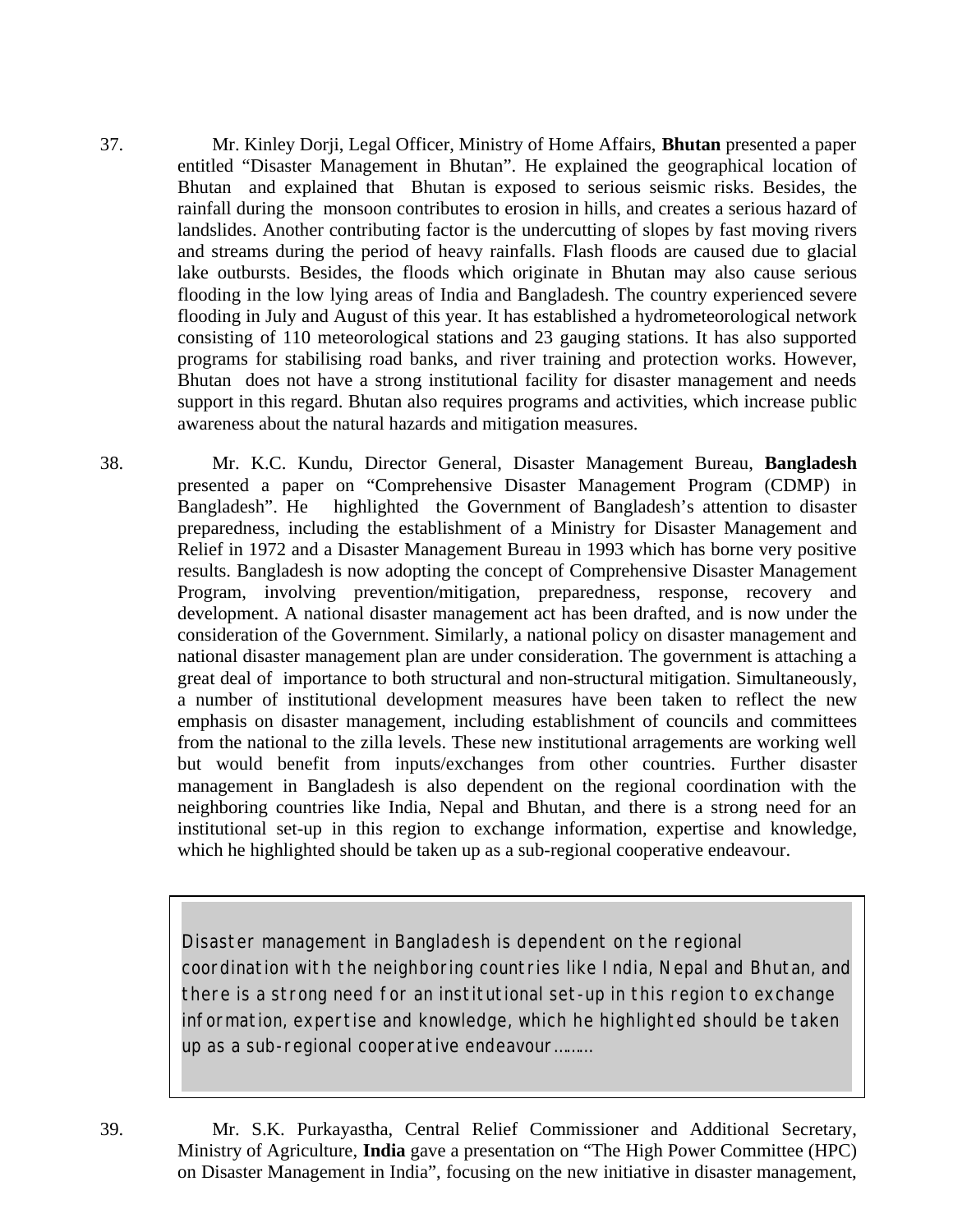led by the Committee, constituted in August 1999. The mandate of the HPC is to prepare model disaster management plans at the national, state, and district levels. It is also reviewing the existing arrangements for preparedness and mitigation of natural and technological disasters, with an objective of strengthening it. The HPC has launched a nationwide consultation with the NGOs, media, and experts to recommend a multipronged approach to disaster mitigation. The HPC has also come up with a draft National Disaster Management Act and the State Disaster Management Act. It is also emphasizing the participation of private sector, and the need for promoting the regional and international coordination mechanisms. The main concerns of disaster management efforts are: equity, quality of relief, and attention to vulnerable sections of society.

40. Prof. Wang Ang-Sheng Vice President of RCND, Chinese Academy of Science, Director of the Center for Disaster Reduction, CAS, Institute of Atmospheric Physics and Dr. Zheng Yuan-chang Deputy Director, Secretariat of China National Committee for International Decade for Natural Disaster Reduction, Ministry of Civil Affairs, **China** jointly gave a presentation on "Integrating Disaster Risk Reduction in National Development Planning-Experience of China". China has been prone to all the major natural disasters. Floods, drought, typhoon, forest fire, earthquake, landslides are some of the major disasters, which occur with a high frequency, and cause serious human and economic losses. However, China has strengthened its natural disaster management structure, from the national level to the local level. It has also developed a national disaster reduction plan (1998-2010) which has specific projects integrating disaster risk reduction in national development planning. The national disaster reduction plan provides guidelines for the local governments to form their plan and improve the capacity by implementing priority projects. China has also developed the National Monitoring, Forecasting and Early Warning system. A number of special agencies such as State Oceanic Agency and China Seismological Agency are supporting the national plan. The government has also invested in developing facilities and logistics for disaster management. China is setting up its National Disaster Reduction Center in Beijing, which will be formally opened in June 2001 and looks forward to cooperation with all countries.

> *China is setting up its National Disaster Reduction Center in Beijing which will be formally opened in June 2001……………*

41. Mr. W. B. J. Fernando, Director, National Disaster Management Center, **Sri Lanka** presented a paper entitled "Preparation of National Disaster Management Program in Sri Lanka" and spoke about the preparation of the National Disaster Management Plan. The plan which has been prepared with the assistance of the UNDP and the ADPC, addresses different types of hazards in Sri Lanka and lays down a scheme of responsibilities for handling these emergency situations. The plan is based on a national policy, which includes a multi-hazard assessment, response plan and mitigation strategy.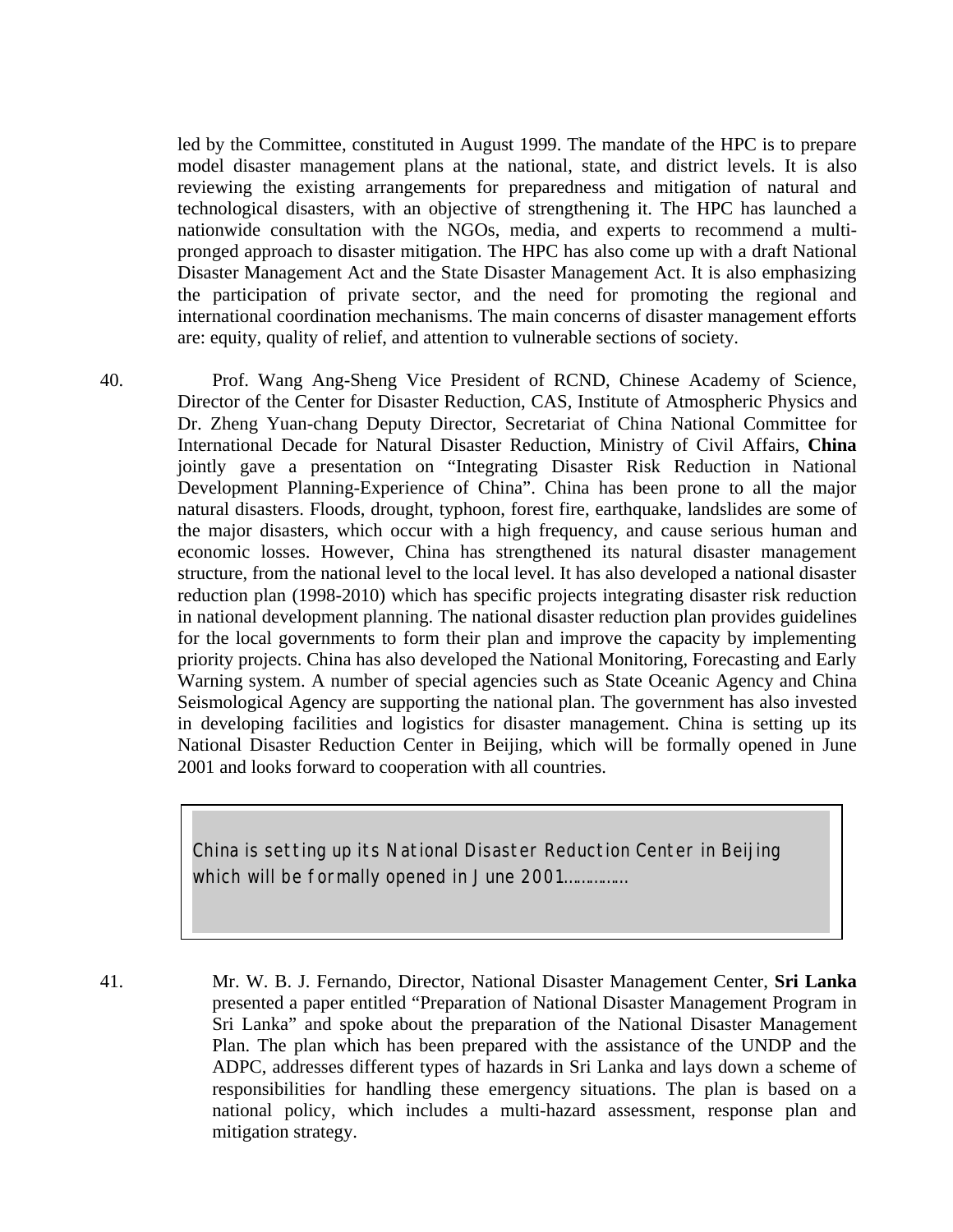42. Dr. Melgabal SB Capistrano, Administrator, Department of Civil Defence, **Philippines** gave a presentation on "The Philippine Disaster Management System". He highlighted that a study on the vulnerability of countries to natural disasters for the period 1900-1990, conducted by the Center for Research on the Epidemiology of Disasters, concluded that Philippines is the most disaster-prone country in the world. The country is vulnerable to all kinds of disasters—typhoon, drought, floods, landslides, earthquakes, and other technological hazards. The Office of Civil Defense (OCD), which is the executive arm and secretariat of the National Disaster Coordinating Council (NDCC), is the agency primarily responsible for disaster management in Philippines. Through its 16 regional centers, it coordinates and implements the civil defense and disaster mitigation programs at the regional levels. The NDCC is the highest policy-making body for disaster management, which includes the senior most officials of all the departments, and the armed forces. There are also disaster coordinating councils at the regional levels. The OCD is investing considerable resources in improving emergency management information systems and early warning systems. It is improving the protocol for rapid needs and damage assessment. It has also established a system for efficient entry of International Humanitarian Assistance Teams in the event of a disaster in which the country would need external help. The Government of Philippines is taking a number of steps to strengthen institutional arrangements, decentralize the implementation, and making disaster management operations more professional and efficient.

> *The Philippines is investing considerable resources in improving emergency management information systems and early warning systems. It is improving the protocol for rapid needs and damage assessment…*

43. Mr. Dang Quang Tinh, Deputy Director, Department of Dyke Management and Flood Control, **Vietnam**, presented a paper on Flood Management/Mitigation in Vietnam and talked about the high level of vulnerability in Vietnam. Typhoon Linda in 1995, subsequent drought in central part of Vietnam and the annual floods since 1998 have caused extensive losses to Vietnam in human and economic terms. The country has learnt a number of lessons through these experiences of disasters. An important lesson is the emphasis on public education and spreading information among people about the hazards and counter-measures. The second important lesson is the kind of preparedness, which suits local conditions. Modern means of communication and helicopters are not very effective in dealing with floods of high velocity. It is necessary to construct buildings on elevated grounds which can serve as shelters for evacuated people, and where relief can be reached easily. The flooding in Vietnam has important regional dimensions due to sharing of the Mekong river basin among the neighboring countries of China and Cambodia. Mr. Tinh proposed a feasibility study for the construction of a cross channel to drain the Mekong flood water into the sea.

44. Ms. Cheng-chung Hsia, Director General, Urban and Housing Development Department, Council for Economic Planning & Development Executive Yuan, **Chinese Taipei** made a presentation on the recent earthquake on September 21, 1999 in which around 2500 people died, and about 100,000 buildings collapsed. After the earthquake, the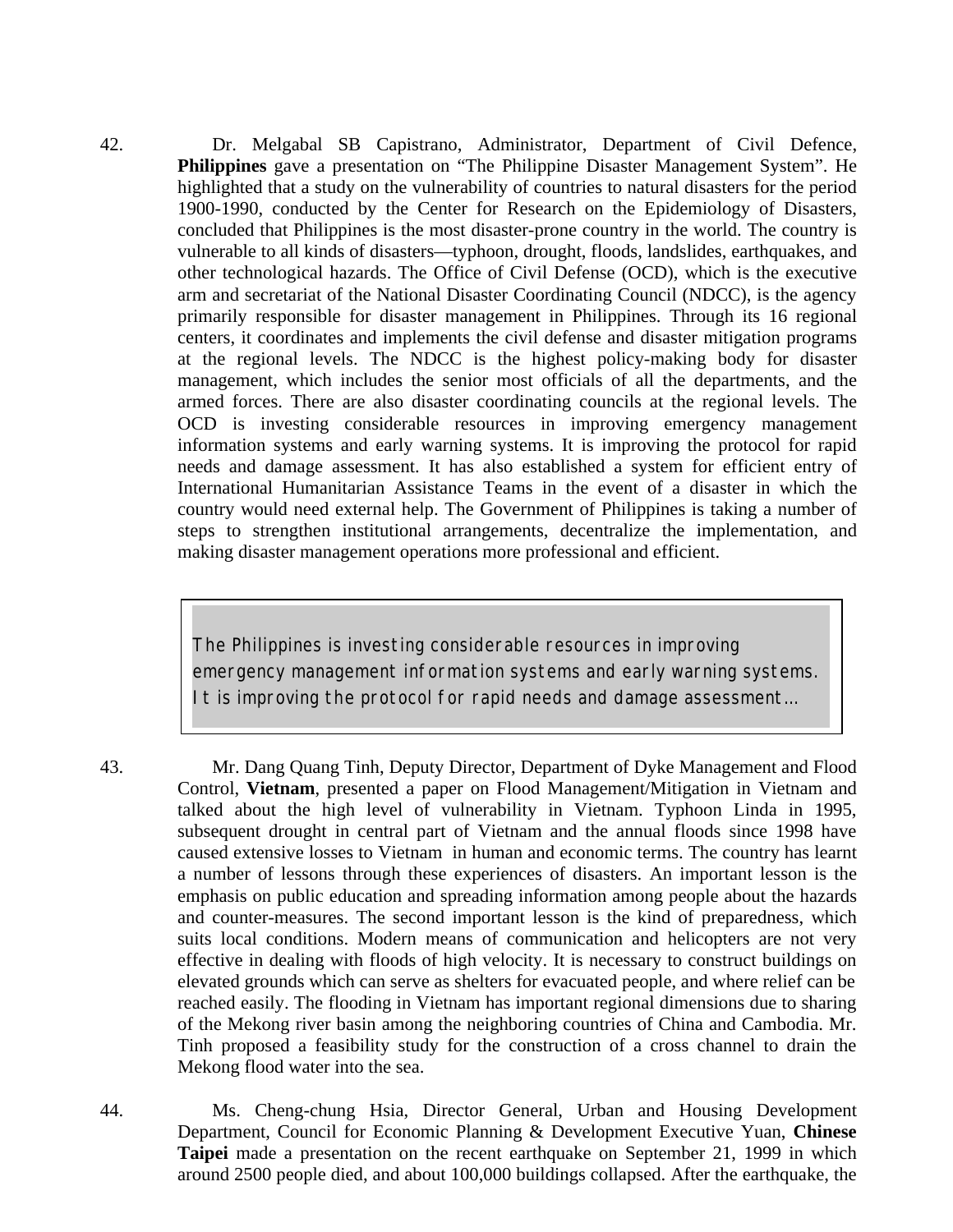Government's first priority was to carry out the reconstruction work in the affected areas. While implementing the reconstruction program, the government is seeking to implement a number of mitigation measures related to land use, geological survey of the area, and introduction of earthquake resistant design. It is also enacting the Disaster Prevention and Rescue law, setting up the emergency communications network, and improving the disaster management capacity. The government has sought the participation of private sector in the reconstruction program.

- 45. Col. Odkhuu Urjin Chairman of State Board of Civil Defence, Deputy Chairman of State Standing Emergency Commission of **Mongolia** made a presentation on "Snow Storms in Mongolia". He highlighted the severe snowstorm the country experienced last year, and the hardship it caused to a large number of people. The snowstorm has been devastating for livestock, which is the mainstay of the people of Mongolia. Almost 30 percent of livestock perished due to snowstorm last year. Mongolia also experienced a severe drought in the year 2000, and almost 60 percent of the country was affected by the drought. The drought also caused forest fires. As the country reels under a severe ecological impact, it does not have sufficient financial resources to mitigate these hazards. The country needs modern means of communication, vehicles, heating material, and energy to meet the difficult situation it is often faced with.
- 46. Mr. Otar Tavelishvili, Head of the Department of Extreme Situation and Civil Defence, Ministry of Internal Affairs of **Georgia** made a presentation on "Regional Coordination in Disaster Management". Central Asia is one of the most disaster-prone regions. All kinds of disasters—drought, floods, earthquakes, avalanches, ice torrent—strike the country very frequently. The Government has set up a Department of Emergency Situation in 1996 in the Ministry of Internal Affairs. However, it does not have a high level of resources and expertise in dealing with disasters. The collapse of Soviet Union has destroyed the rich technological basis of civil defense. There is a need to set up a strong institution, which can help the country in training and research. The country representative sought the ADPC's assistance in setting up a regional center in disaster management.
- 47. Col. Ali Al Nawasreh, Director of Studies & Planning Dept, Jordanian Civil Defense, the Hashimite **Kingdom of Jordan** circulated two papers on the "General Directorate of Civil Defence, Jordan" and "The Possible Disaster Occurrence In Jordan and The Role Of The Concerned Parties In Response".
- 48. Mr. Mustafa Taymaz General Director, The Ministry of Public Works and Settlement, General Directorate of Disaster Affairs, **Republic of Turkey** though not able to attend the meeting had forwarded to ADPC a paper on the Eastern Marmara Earthquake and the Following Planning and Reconstruction – Efforts Towards a Sustainable Future.
- 49. Mr. Kamal Kishore of the ADPC made a presentation on the Extreme Climate Events (ECE) produced by El Niño and La Niña effect. The ADPC has taken up a program to study the impact of the climatic phenomenon and improve forecasting system with an objective of taking suitable precautions and minimizing the effect. The impact of El Niño and La Niña depends upon vulnerability of social and economic system and the resilience of different sectors to adapt to the system. It is most important to improve the forecasting system, which means (a) there must be a sufficient lead-time, (b) the forecast should be easily understandable, (c) it should be reliable, and (d) the relevance and level of details of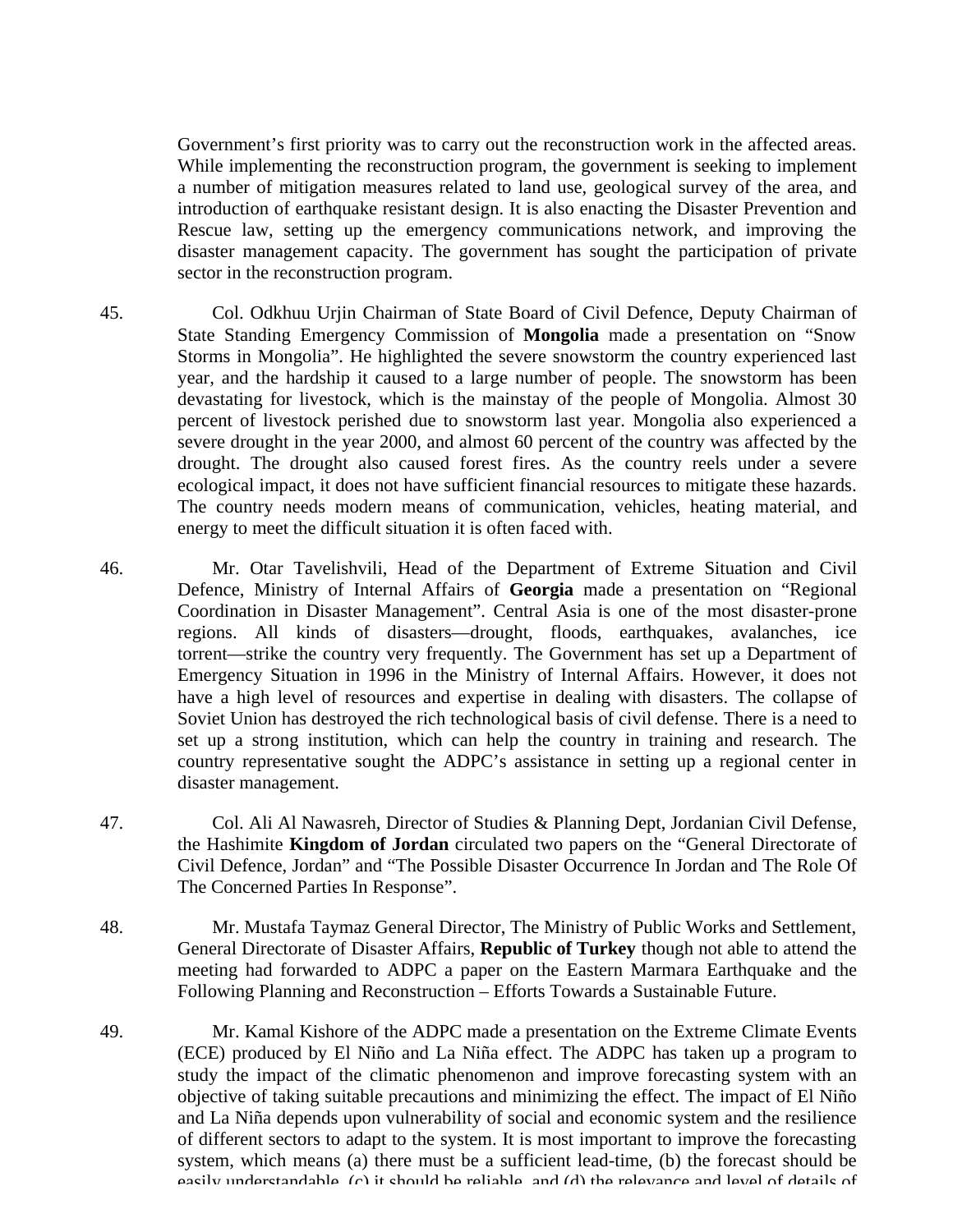forecast must be appropriate for the users. Mr. Kishore also pointed to some of the constraints in making the forecast, which include low resolution of images, lack of adeqauate capacity at the local level to interpret and transmit local forecast, and the lack of inter-departmental coordination in conducting preparedness exercises. The climatic events influenced by El Niño and La Niña are multi-disciplinary in nature and impact, and these issues must be addressed by all the concerned state and international agencies in a more integrated manner.

- 50. Mr. Loy Rego of the ADPC gave a presentation on "Technological Hazard Management in Asia" and spoke about the new initiatives taken by the ADPC in technological hazard management in the wake of major industrial disasters in the 1980s. Major international initiatives included the ILO's Major Accident Hazard Control (ILO-MAHC), the Awareness and Preparedness for Emergences at Local Level Program (APELL) of the United Nations Environment Program, International Council of Chemical Associations' Responsible Care Program, and the World Health Organization's International Program on Chemical Safety. The ADPC has become the Regional Collaborating Center for the APELL program in the Asia Pacific. It is conducting regional seminars, workshops, and training programs for specific target groups. In its training and planning activities, the ADPC has emphasized information dissemination on industrial and chemical hazards, emergency response, and communications. It has included evaluation of risks, integrated planning and public education in its country-based activities. ADPC is planning a new regional program in cooperation with UNEP on "APELL in South East Asia".
- 51. Mr. Rajesh Sharma of ADPC made a presentation on **"**Seismic Risk Assessment Program in Nepal and Indonesia", highlighting activities supported under the Asian Urban Disaster Mitigation Program (AUDMP). The Indonesia Urban Disaster Mitigation Program (IUDMP) has undertaken the seismic risk assessment in the Municipality of Bandung. The project, which commenced in March 1997 aims to to reduce the vulnerability of the urban population, infrastructure, critical facilities, and shelter in the Indonesian cities to the earthquake hazards, with the city of Bandung as the case study for demonstration project. The project paid close attetion to the policy aspects, which included strengthening the disaster management institutions and establishing research programs in seismic mitigation. The RADIUS initiative of the UN IDNDR further supported this initiative.

The seismic risk assessment program in Nepal carried out a scenario building for earthquake in Kathmandu valley and supported a school retrofitting program. The program has created a great deal of awareness among the people and engineers in Nepal. Under this program, a Kathmandu Valley Risk Management Action Plan has been prepared. This action plan is produced to assist the Government of Nepal, other concerned agencies and the municipalities in Kathmandu Valley to reduce the earthquake risk over time, by coordinating and focusing risk management activities elaborated in the plan.

## **X. Key Issues and Priority Needs of Asian Countries**

52. The Fourth Session comprising two sub-sessions were devoted to Key Issues and Priority Needs of Asian Countries. The first sub-session was co-chaired by Prof. Wang Ang-Sheng from China and Dr. Melgabal S.B. Capistrano from Philippines, and facilitated by Mr.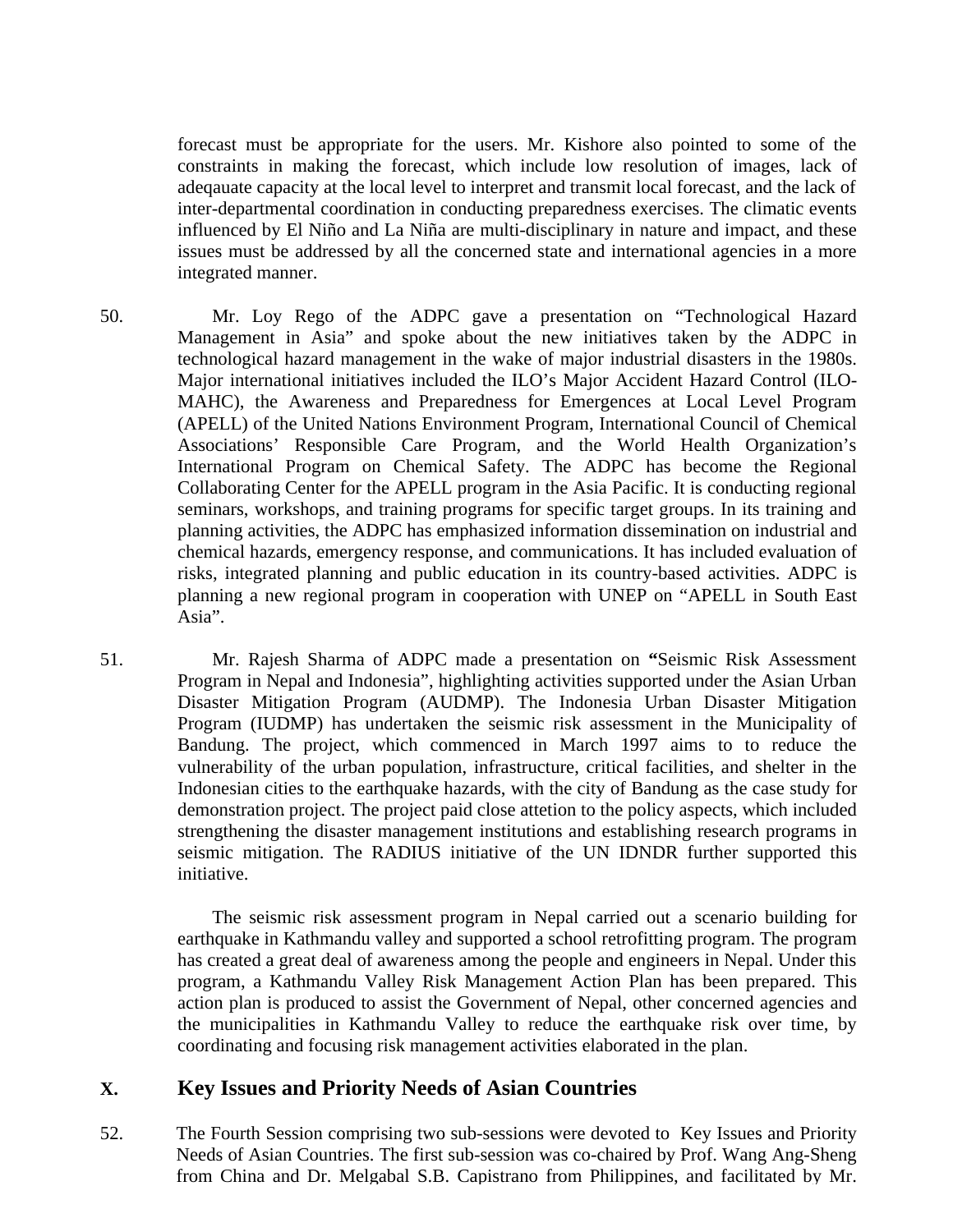David Hollister; was held from 1130 hrs to 1230 hrs on 21 November. The session began with a plenary discussion initiated by the Co-Chairs urging all participants to share their thoughts on key needs and concerns in the member countries and ways in which the countries and ADPC could cooperate in meeting these needs.

To assist in identifying key priority needs in the disaster management sector in their countries, all participants were given a questionnaire on the first day of the meeting. The questionnaire was developed by ADPC and reviewed by the Steering Committee before distribution. A copy of the questionnaire is enclosed in Annex VII of this report. All participants filled in this questionnaire and returned it to the Secretariat by 22 November. The completed questionnaire was also subsequently reviewed by the participants on their return to their countries. They urged the delegates to reflect on the needs identified by them while filling up the questionnaires. The consolidated response to the questionnaires from members is enclosed in Annex VIII of this report.

The following were key issues identified in the discussions.

# **Plenary discussion**

- 53. The session aimed to identify key issues and priority needs of disaster management on a national basis in the Asia-Pacific region. A number of country representatives spoke about the national priorities in disaster management. These areas require more infusion of expertise and investment, and the ADPC can play a catalytic role.
- 54. Mr. Purkayastha, India's representative expressed his concern over disasters arising from water management practices in the country. **While flooding is a serious problem in certain parts of the country, it is also true that groundwater exploitation has caused the depletion of water sources in many other areas, making them more prone to drought. Water resource management is therefore a major component of effective disaster management. (Recommendation 5)**
- 55. Mr. Purkayashta also spoke about strengthening early warning system for cyclone mitigation, and the need to transmit early warnings among remote communities. An important national priority is integrating mitigation into development planning and allocating resources for disaster mitigation. While the relief activities receive more attention within the government, there is insufficient allocation for mitigation. The RCC can help in building regional and national consensus in these areas.
- 56. Mr. Kundu, Bangladesh's representative also spoke about the need for better water resource management, and greater cooperation among the neighboring countries on the implementation of national disaster management plans. Mr. Kinley Dorji, Bhutan's representative, and Ms. Usha Nepal from Nepal too agreed with the need for more regional cooperation in disaster management. Mr. Dorji identified other areas of capability building such as **building a national disaster management agency in every country, developing human resources**, and providing more training. Mr. Dorji also spoke of the need for **enacting national disaster management legislations, and requested the ADPC to circulate model disaster management legislation among all the countries. (Recommendation 6)**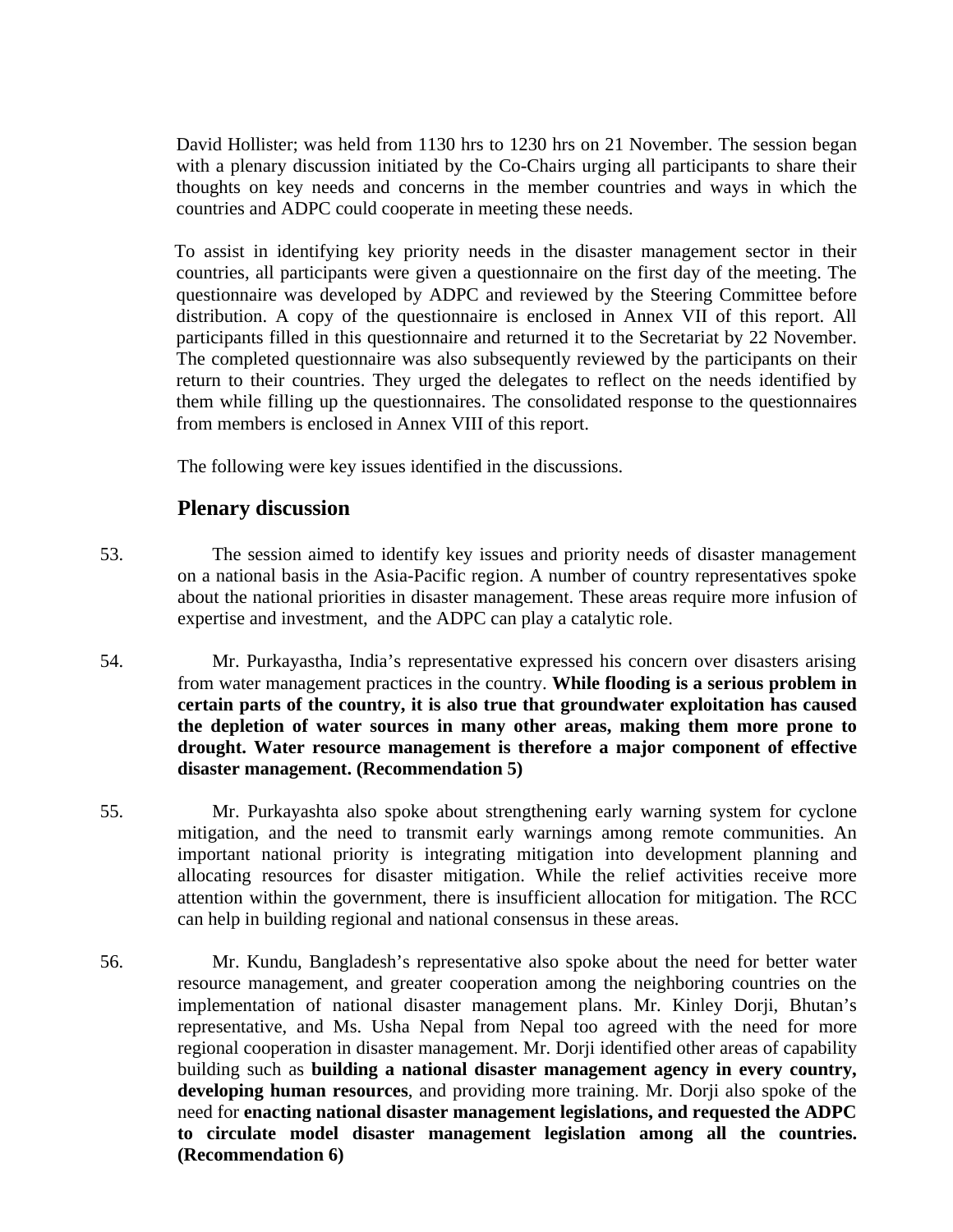- 57. The representative from Mongolia emphasized the need for a good Disaster Assessment and Need Analysis (DANA) system, as demonstrated by their own national experience of dealing with disasters. Mongolia was often recipient of inappropriate relief material in the wake of disasters. It is also very important to secure greater international cooperation in channeling relief assistance to the needy countries, which are not always highlighted in the media. The representatives from the ADPC also agreed with the need for developing and institutionalizing a more accurate DANA system among countries, and provided information about the ADPC's own initiative in this area.
- 58. Brunei's representative, Mr. Daud called for developing greater technical and legal capacity for dealing with hazards, and providing more resources for these activities. Mr. Daud also suggested that **each of the participant countries has areas of strengths, which could be utilized to build a better complementary relationship in the region. (Recommendation 7)**
- 59. Mr. Peou Samy from Cambodia drew attention to the relationship between a weak infrastructure and the vulnerability of rural communities. It is important that disaster preparedness should also address the issue of strengthening rural infrastructure. While Mr. Samy also spoke about the need for greater regional cooperation among Indo-Chinese countries, he also cautioned about any construction, which will obstruct downstream flow of water and aggravate the flooding problem.
- 60. Mr. Samy asked for ADPC's **assistance in carrying out feasibility studies for flood mitigation measures.** Mr. Kundu from Bangladesh asked for a **greater commitment** of the ADPC **to research activities**. There were also suggestions from India and China as to how the ADPC can increase its involvement in the entire region by **promoting small demonstration projects. (Recommendation 8)**
- 61. The Steering Committee discussed and revised the thematic topics resulting in five working groups based on the sub regions – East Asia, South East Asia and South Asia, with the objective to come up with suggestions and recommendations, to strengthen the institutional capability and to developing regional cooperation in the area of disaster management. There was a broad degree of consensus on areas of cooperation among countries, and all the members acknowledged the role of ADPC in promoting the agenda of disaster management on a regional and national basis. Some of the recommendations made during the deliberations on thematic concerns are as follows:
- 62. To facilitate intensive discussion on certain common themes of interest to a crosssection of countries, the Steering Committee reviewed and finalised 5 Thematic areas for discussion by mixed working groups as follows:
	- Group 1: Building capacity, training and public support for Disaster Management and Mitigation
	- Group 2: Development of National Disaster Management Plans (DMP) and Information Systems
	- Group 3: Improving Legislative and Institutional Arrangements and Enhancing Political Will for Disaster Management and Mitigation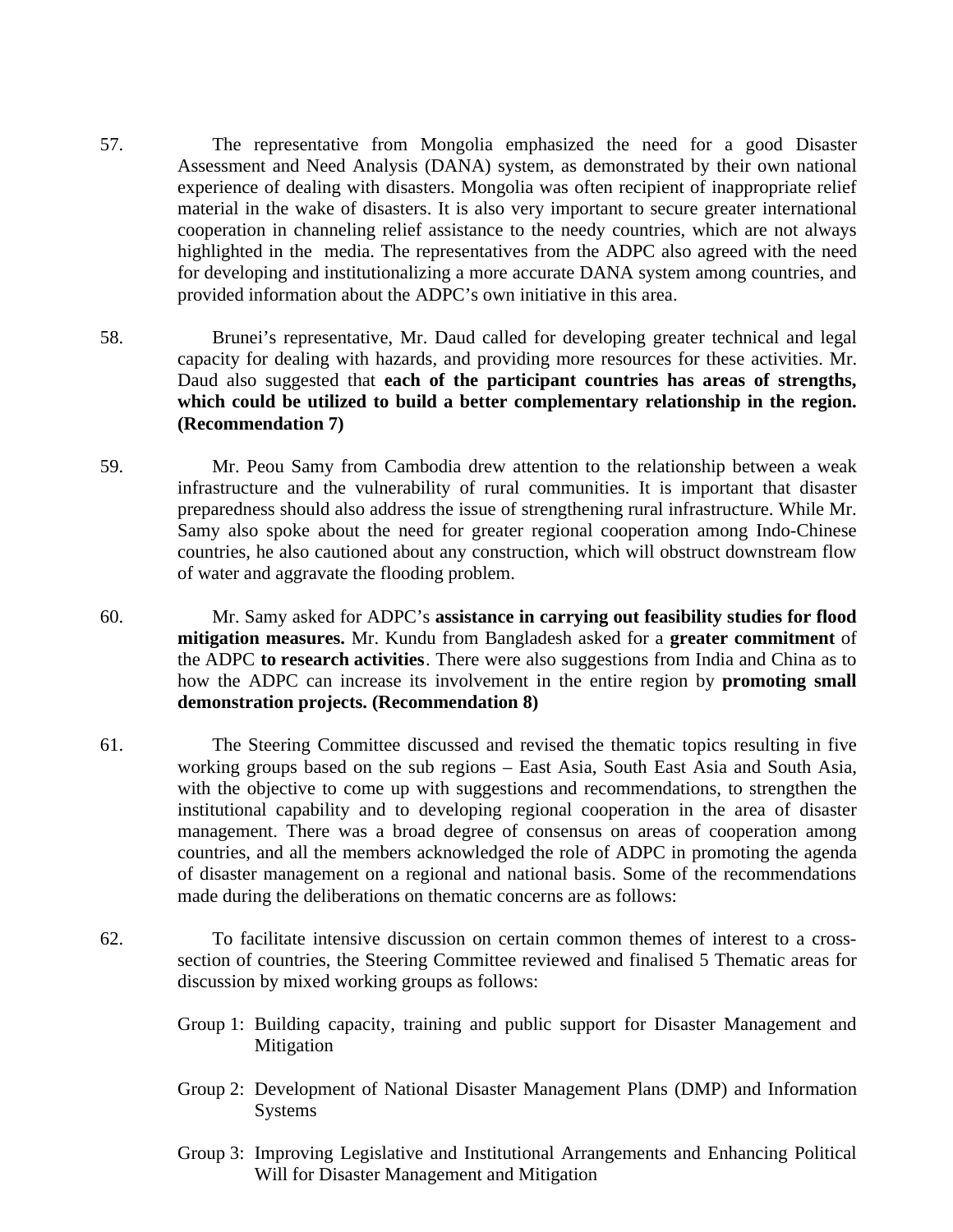- Group 4: Integration of Disaster Risk Reduction into National Development Process
- Group 5: Scientific and Technical Inputs for Disaster Management (Including Early Warning)

Each working group was given a list of questions to discuss, reflecting lessons learned from successful implementation or good practice in any country, gaps and needs, ways and means that ADPC could provide technical support and promote cooperation and means of funding such programs. The list of questions as finalised by the working groups is given at Annex IX of this report.

#### **Building capacity, training and public support for Disaster Management and Mitigation**

- 63. Group I, discussed the above subject comprised representatives from Bangladesh, Brunei, Bhutan, China and Thailand, and made the following recommendations.
- 64. Disaster Management Committees at the local and district levels need to be established formally, and have an institutional sanctity, through force of mandate through law or administrative order, and strengthened through the participation of NGOs, voluntary groups, extension workers, and mass media. **(Recommendation 9)**

*Disaster Management Committees at the local and district levels need to be established formally, and have an institutional sanctity, through force of mandate through law or administrative order, and strengthened and activated through the participation of NGOs, voluntary groups, extension workers, and mass media…….*

65. The group recognized that the training and technical capabilities vary across countries. Each country has its own specific training needs, depending upon the nature of physical terrain and natural hazards. Training programs are closely related to the regulatory and legal aspects of disaster management. These **weaknesses in training systems at the national level need to be addressed through initiative in country and at the regional level. The Apex-level national institution should prepare an annual training program and have a budget line for an annual schedule of training programs. These training programs could be strengthened through regional networking and exchange of expertise. (Recommendation 10)** The ADPC was requested to organize training programs in these countries, with an objective of producing trainers. Regional training programs also help in dealing with the national disparities in training facilities and ADPC should facilitate exchange of expertise.

66. A strong need was felt for the **development of curriculum for disaster management at the level of schools, communities, public/private officials, journalists, and NGOs, and needs to be revised periodically. (Recommendation 11)**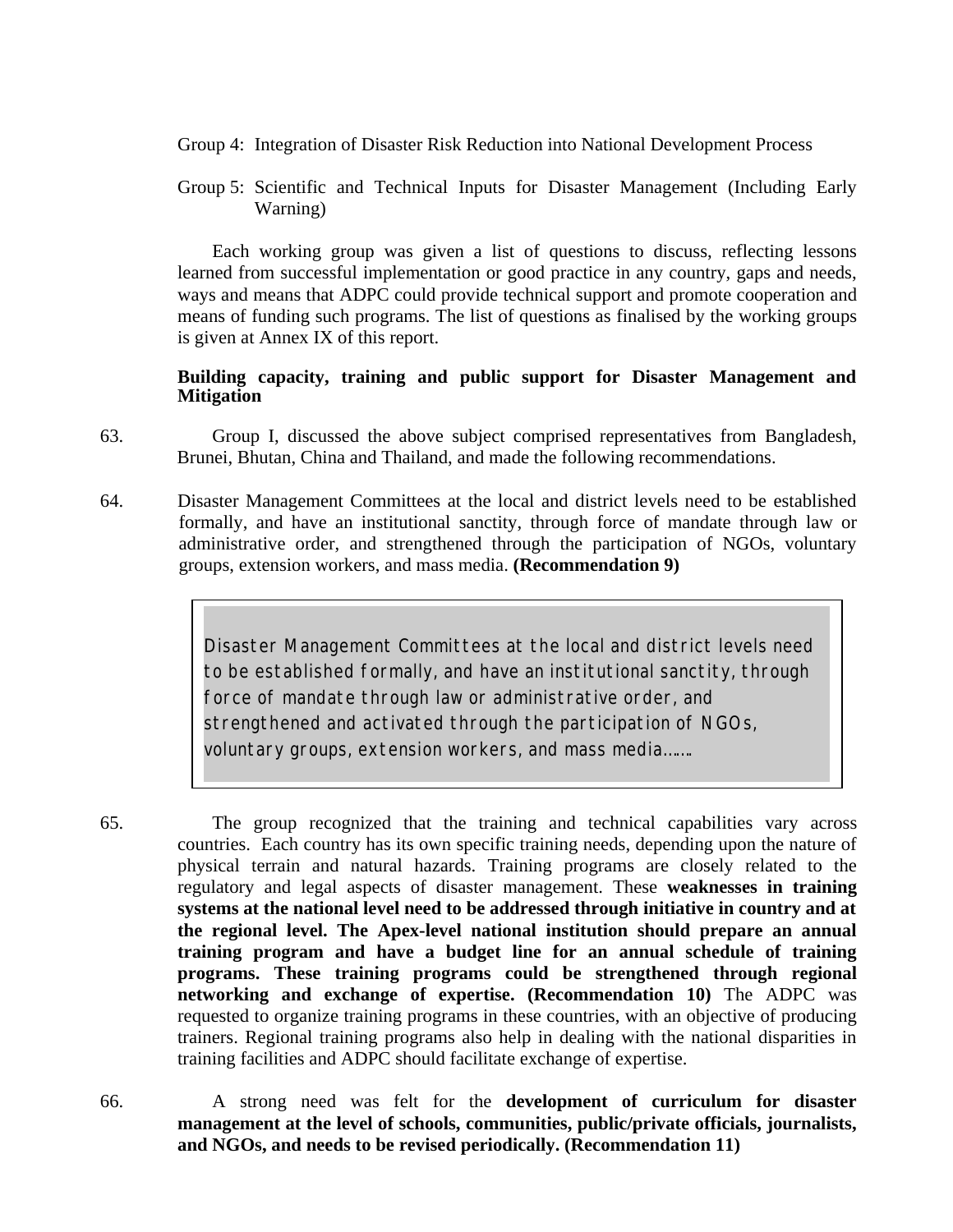67. **A greater constituency for disaster preparedness and mitigation need to be mobilized through public awareness campaigns and media.** The **media coverage** of all the aspects of disaster management—prevention, mitigation, and preparedness—**must be improved by imparting training to the print and audio-visual journalists.** Such media training is an important area of action. **(Recommendation 12)**

> *A strong need was felt for the development of curriculum for disaster management at the level of schools, communities, public/private officials, journalists, and NGOs, which needs to be revised periodically …*

68. Securing funds for starting new disaster management initiatives, is important. Funds could be mobilized through the country's internal resources, bilateral and multilateral agencies, NGOs and donor organizations, and regional networks. Funding facilities need to be set up at the national and regional levels to support disaster management activities.

#### **Development of National Disaster Management Plans (DMP) and Information Systems**

69. Group 2 comprising representatives from Brunei, the Philippines, Thailand, Sri Lanka and Vietnam discussed the above subject and made the following recommendations**. The development of a National Disaster Management Plan (DMP) is the cornerstone of a national disaster management system.** These plans must be **backed up by national legislation and prepared at different levels: national, state and district level** depending upon the nature of decentralization. An apex-level organization, the National Center for Disaster Management, should be entrusted with the responsibility of revising and updating plans. All the plans must be realistic, and must be consistent with the institutional and technological capabilities. Past experiences and lessons must be incorporated into the planning exercise. **ADPC was requested to have a system to record, archive and disseminate information of countries which have developed and need to formulate such disaster management plans. (Recommendation 13)**

> *The development of a National Disaster Management Plan (DMP) is the cornerstone of a national disaster management system and must be backed up by national legislation and prepared at different levels: national, state and district level ……*

70. **Each country should have a Disaster Management Information System. Data collection and updating must be undertaken on a regular basis. All the data related to hazards and vulnerabilities**—different kinds of hazards, population statistics, socioeconomic indicators—must be part of the DMIS. The **resources and organizations** must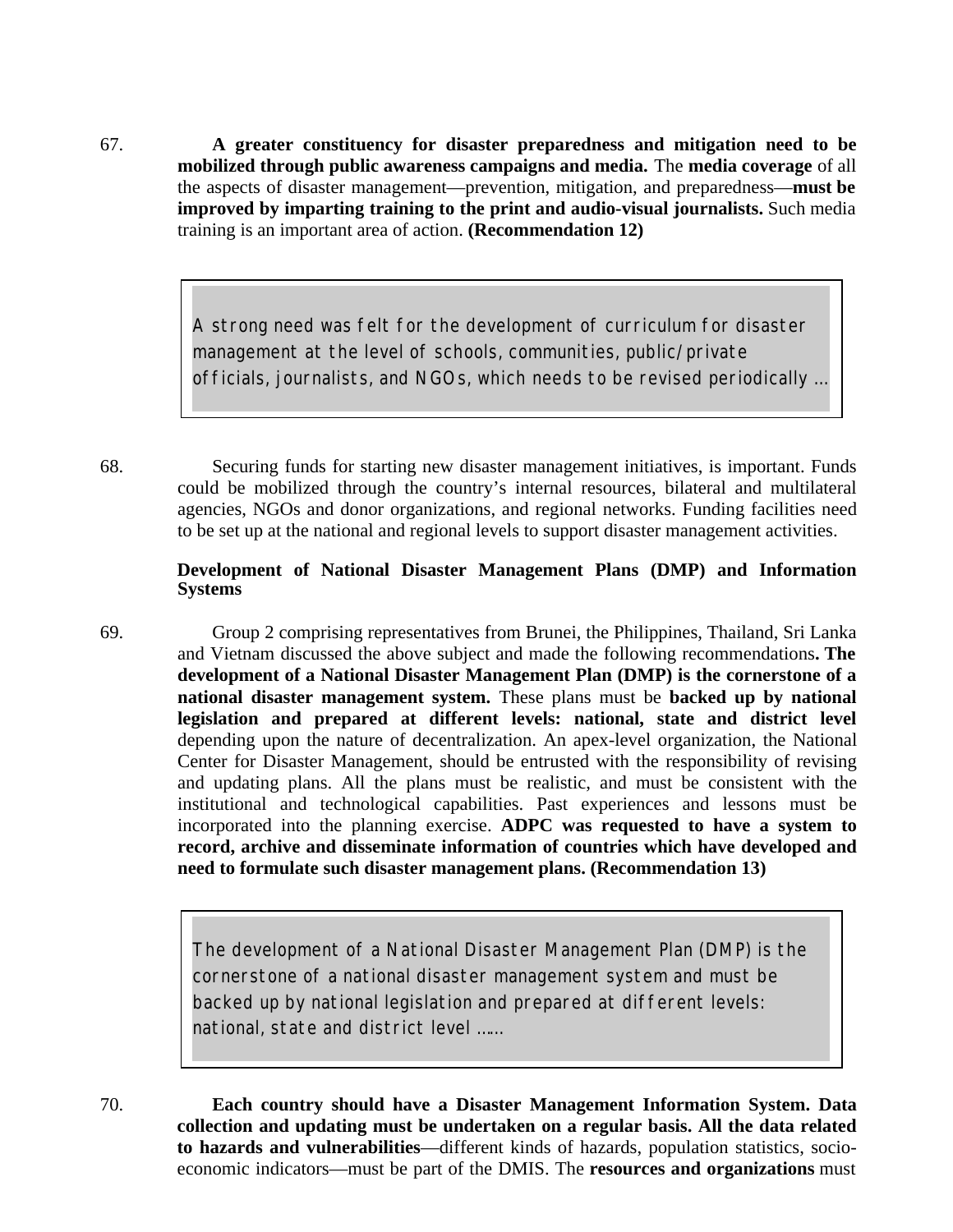also be included in the information system. The DMIS developed for the countries must also reflect the SWOT analysis. **ADPC was requested to develop a generic DMIS, and assist all member countries in the development of DMIS. (Recommendation 14)**

71. The **National Disaster Management Office (NDMO)s of all the countries must have their own web sites.** The NDMO's web-sites may be linked to the ADPC's website. The ADPC should assist in the development of NDMO web-sites. **Other media channels such as newsletters, magazines, and brochures should be used** to disseminate disaster management information. Information can be disseminated to the people and officials through formal and informal channels. **Networks should be built, through discussion forums and list serves.** ADPC can serve as a knowledge and information bank, assisting the national governments in capacity building. **(Recommendation 15)**

> *Each country should have a Disaster Management Information System. Data collection and updating must be undertaken on a regular basis……..*

72. To fund such activities, the group felt that funding should come through the national development planning process. Regional programs can be developed for dealing with disasters on a wider scale. Multilateral agencies such as the World Bank and Asian Development Bank can provide assistance to the countries, based on country needs. ADPC can be requested to help countries in locating the sources of funding, and presenting a case for financial assistance. The ADPC should also assist in feasibility studies of special projects. In order for a large-scale project to be undertaken, preparatory inputs of a specialized organization like the ADPC is needed.

#### **Improving Legislative and Institutional Arrangements and Enhancing Political Will for Disaster Management and Mitigation**

73. Representatives of Chinese Taipei, Georgia, Philippines, Sri Lanka and Thailand comprised Group III who discussed the above subject and made the following recommendations. **National Disaster Management Committee and regional and local Disaster Management Committees can be strengthened by locating them in the office of Prime Minister, Mayor, Governor, or important departments at the national, regional and provincial levels.** It is important for these **committees** to **meet on a regular basis**, and to **discuss programs and technical cooperation.** These committees need to initiate a political process, resulting into a greater commitment of resources and administrative attention to the disaster management activities. **(Recommendation 16)**

74. Several countries have had long years of experience of disaster management policy, legislation and functioning disaster management committees and secretariat at various levels. In the last few years **significant institutional restructuring and reform is being undertaken in several Asian countries. The countries requested ADPC to support these efforts through technical assistance, as well as compile and disseminate information on the experiences of different countries. This would enable countries**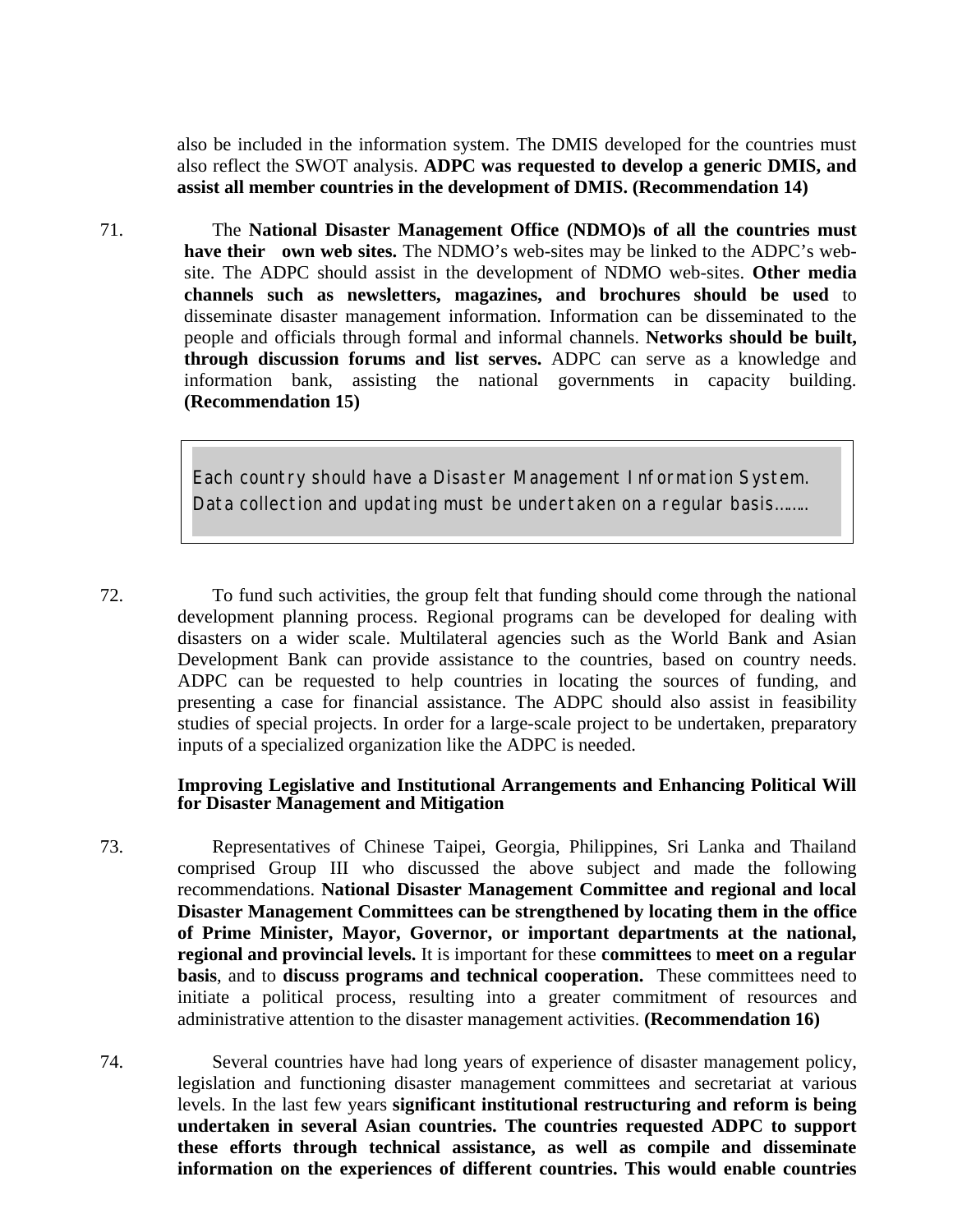**developing new or modified legislation or institutional arrangements to learn from the positive and negative experiences of others. (Recommendation 17)**

75. It is necessary and essential **to create awareness among the political class** about the risk and vulnerability to natural hazards and importance of pro-active disaster management and mitigation. Countries should **organize seminars / workshops for politicians** and conduct study tours to provide them with a good exposure to disaster management practices. It is also necessary to **involve politicians and senior administrators in all the important disaster management activities so as to orient them to the subject and have their support. (Recommendation 18)**

> *It is necessary and essential to create awareness among the political class about the risk and vulnerability to natural hazards and importance of pro-active disaster management and mitigation……………*

76. It is important to secure support from the corporate sector for disaster management. Insurance, banks and software companies should be approached for supporting mitigation activities. The social and civic organizations have always been keen to support disaster management activities and their involvement should be enhanced. At the international level, the World Bank, UN agencies, ADPC and ADRC be requested to provide resources and expertise for these activities.

77. The ADPC should support the setting up of national and sub-regional centers in disaster management. It should organize seminars and conferences, which increases awareness among the cross-section of decision-makers. It should also undertake research and documentation of disaster management, and disseminate the results, targeting policy and decision-makers. ADPC experts should also visit countries and meet with political leaders from both legislative and executive arms of Government.

### **Integration of Disaster Risk Reduction into National Development Process**

78. Group IV representatives comprising of Cambodia, India, Mongolia and Nepal discussed the above subject and made the following recommendations. **To integrate disaster management and mitigation focus into the regular national development process it is necessary to constitute expert groups on disaster management** who by making recommendations will **influence decisions of the planning bodies at the national and sub-national levels. (Recommendation 19)** Disaster management being an inter-sectoral concern, the investments in mitigation needs to be planned by various agencies at different levels. The foci of Disaster Risk Management are individuals, families and communities. Large-scale infrastructure projects, which must incorporate highest safety standards, and implement measures to reduce environmental risks will require funding from national and international sources, individuals and community level actions can be met by private sector funding and proper regulations. **Housing is an important sector for enforcing mitigation measures. Housing finance institutions can**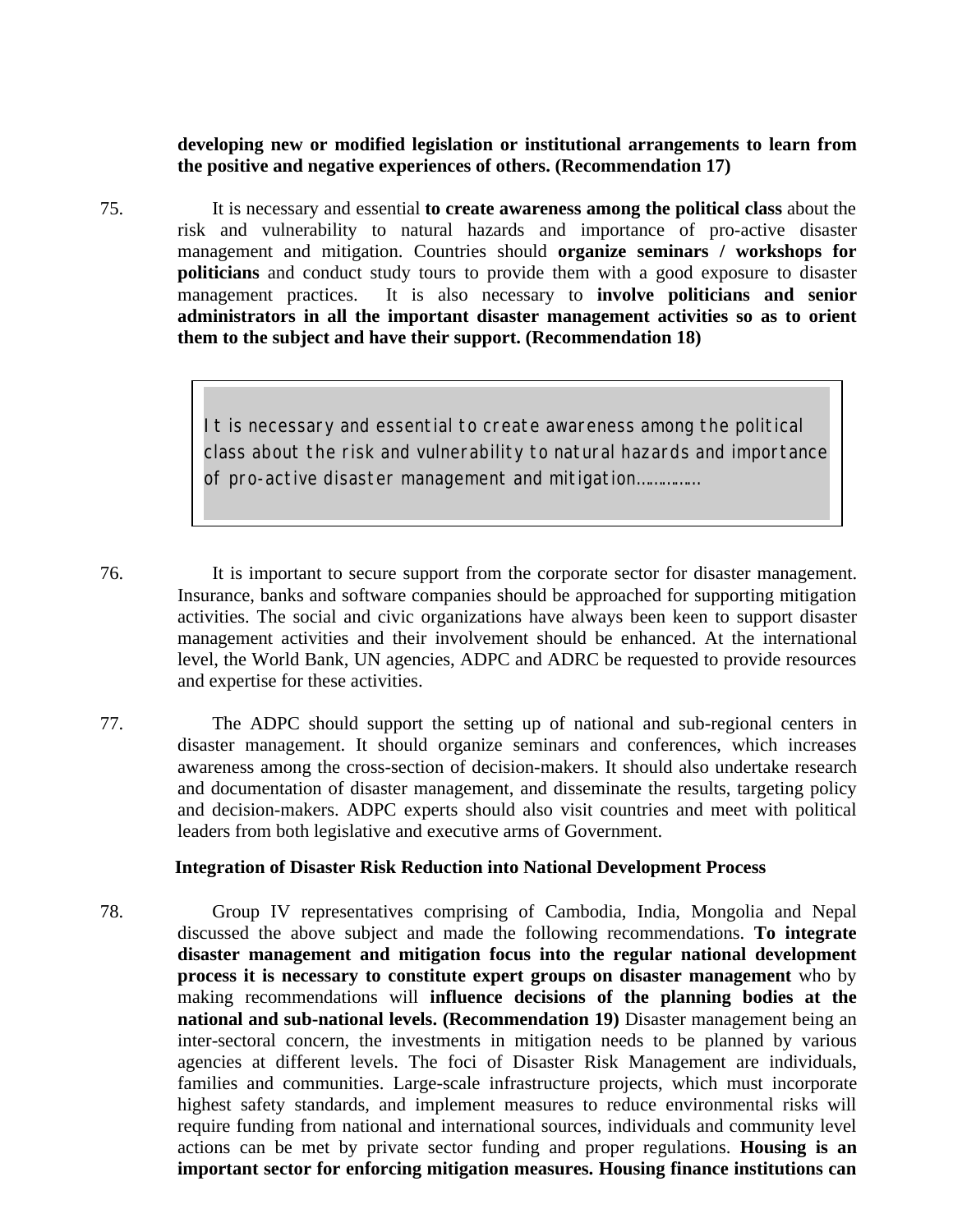**help in better land use planning and insist upon the enforcement of building codes, while advancing loans for housing. For housing in coastal or seismically active areas should be built to higher risk resistant standards and should not be located in the proximity of chemical factories or hazardous landfill areas. (Recommendation 20)**

- 79. **The successful efforts of China and Thailand in making disaster mitigation a part of the national development process,** as reported to the meeting in presentations by these countries, **was appreciated.** ADPC was requested to collect more information on this subject from these and other countries so as to disseminate these good practices to other member countries. Lessons learned could also be transferred from successful experiences of implementation of the recommendations made by the expert bodies in various countries for national and sub-national adoption. It was recognized that departments of government in remote locations undertook significant innovation, which was not recognized and disseminated more widely. Such bottom up dissemination of success stories and those by effective NGOs should be done. ADPC was requested to contribute by publishing the successful experiences through its literature.
- 80. Finance for mitigation can be raised through the national budget. In India, the Planning Commission has decided to consider the allocation of resources for disaster management, on the basis of the recommendations of the National Center for Calamity Management. In the normal budgetary process, there is always a greater provision for response, compared to mitigation. This trend needs to be changed through a better awareness of mitigation needs among the policy-makers. The other sources of funding are international agencies and private sector. These sources must be tapped in a strategic way, which enhances the institutional capability, and introduces innovative ideas.
- 81. It was recognized that the need to promote regional cooperation in disaster mitigation and preparedness among politicians and senior administrators can be realized by organizing workshops with the help of Regional bodies such as ADPC. The group felt that the ADPC could play a major role in human resource development, particularly by organizing training programs for such expert groups from different countries. The ADPC should organize bi-lateral and regional workshops and conferences to build and promote a positive atmosphere for disaster management.

#### **Scientific and Technical Inputs for Disaster Management (Including Early Warning)**

82. Group 5 comprising representatives from China, Jordan, Laos and Thailand discussed the above subject and made the following recommendations. **It is necessary to bring existing information on scientific and technical issues into public domain.** This can be done by identifying those national and regional institutions that have hazard, risk and disaster management information and dialoguing with them. The scientific information regarding risk **must be conveyed in a media-friendly language. (Recommendation 21)** A great deal of scientific information can be exchanged and made available through regional and international cooperation. Such cooperation particularly in the region needs to be catalysed and ADPC was requested to explore this further with the relevant institutions.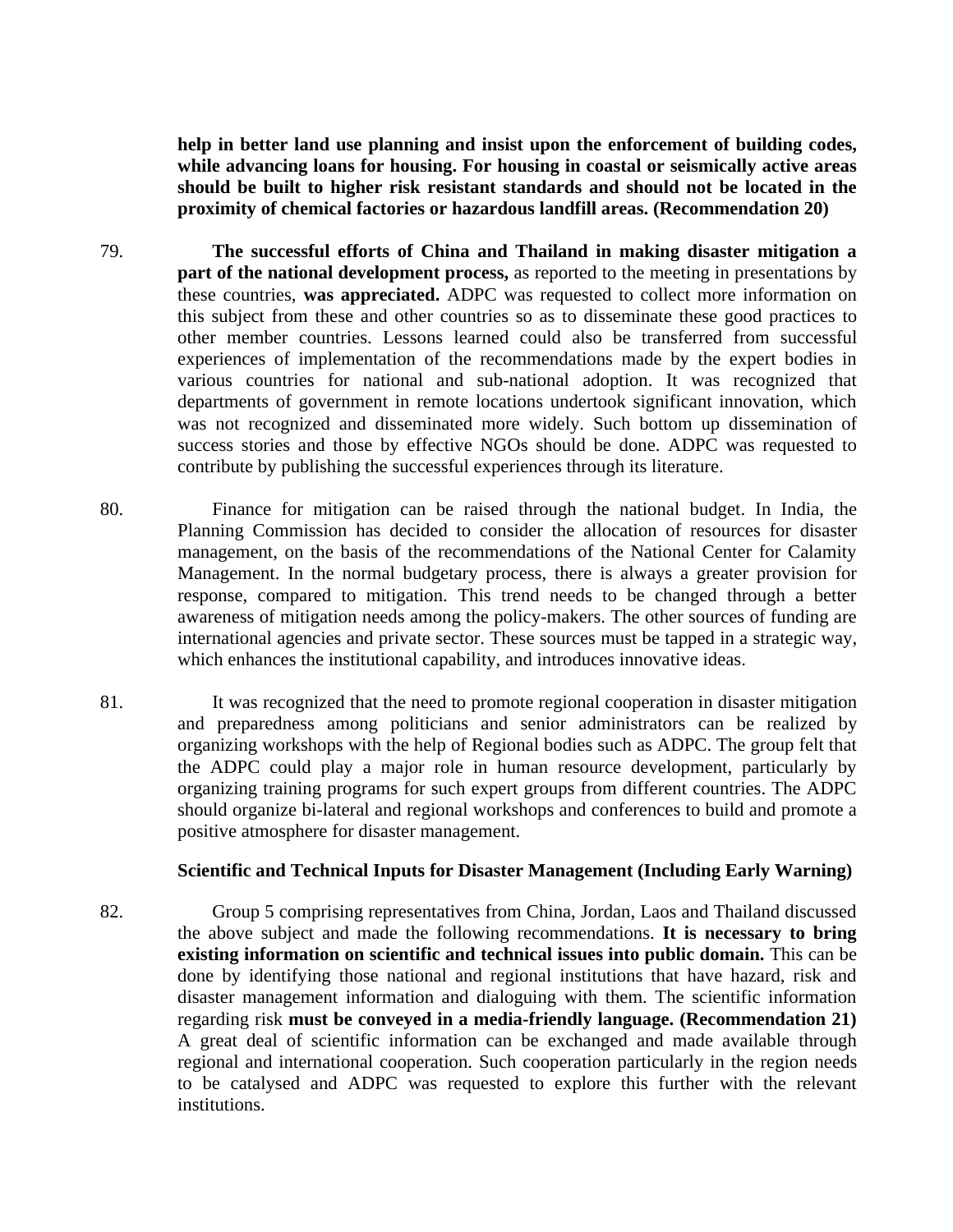*ADPC was requested to support the development of a sub-regional joint scientific research proposal on water management in the Mekong Sub-Region by initiating a dialogue with the GMS countries and other regional organizations like MRC and ESCAP Water Resources Division…………..*

83. The group drew attention to the need for a number of international initiatives to be taken into account and consolidated. China and Philippines have decided to cooperate on the seismic studies**. Utilization of satellite resources** for exchange of information among countries is another example. **A great deal of excess observational capacity of satellites can be utilized for risk communication and improved prediction capacities. (Recommendation 22)** ADPC was requested to take suitable initiatives to explore these areas further. **The proposal for cooperation among Lao PDR, Cambodia, Vietnam, China, Thailand on the water management of river Mekong is an important example of regional cooperation on scientific and technical aspects of disaster risk reduction.** In particular it was requested to **support the development of a sub-regional joint scientific research proposal on water management in the Mekong Sub-Region by initiating a dialogue with the GMS countries and other regional organisations like MRC and ESCAP Water Resources Division. In future ADPC should consider taking up similar initiatives in other sub-regions and with respect to other hazards as well. (Recommendation 23)**

84. Science can also be utilized to enhance the coping capacity of people. It **is important to take into account socio-economic and cultural factors, while implementing scientific measures and research on risk reduction.** It is also necessary to provide training for scientific and technical work. A key aspect is the **involvement of the community who is the ultimate beneficiary and all intermediate users including administrators in the start up and design phase of science and technology research projects, so that these orientations and results are more user friendly. (Recommendation 24)** ADPC was requested to play a role in this regard.

85. The ADPC should facilitate the development of regional hazard maps. The promotion of bilateral and regional cooperation among countries is an important organizational mandate of the ADPC and ADPC should strive to serve as a regional focal point and information node.

## **XI. Identification of Opportunities for Improved Regional and Sub-Regional Cooperation**

- 86. The fifth session on Opportunities for Improved Regional and Sub-Regional Cooperation co-chaired by Mr. Peou Samy from Cambodia and Mr. Phetsavang Sounalath from Laos and faciliated by Mr. A.J. Rego was held from 1530 hrs to 1730 hrs on 21 November. The objectives of this session was to:
	- Enhance the regional and sub-regional cooperation and to have synergy in on-going work, and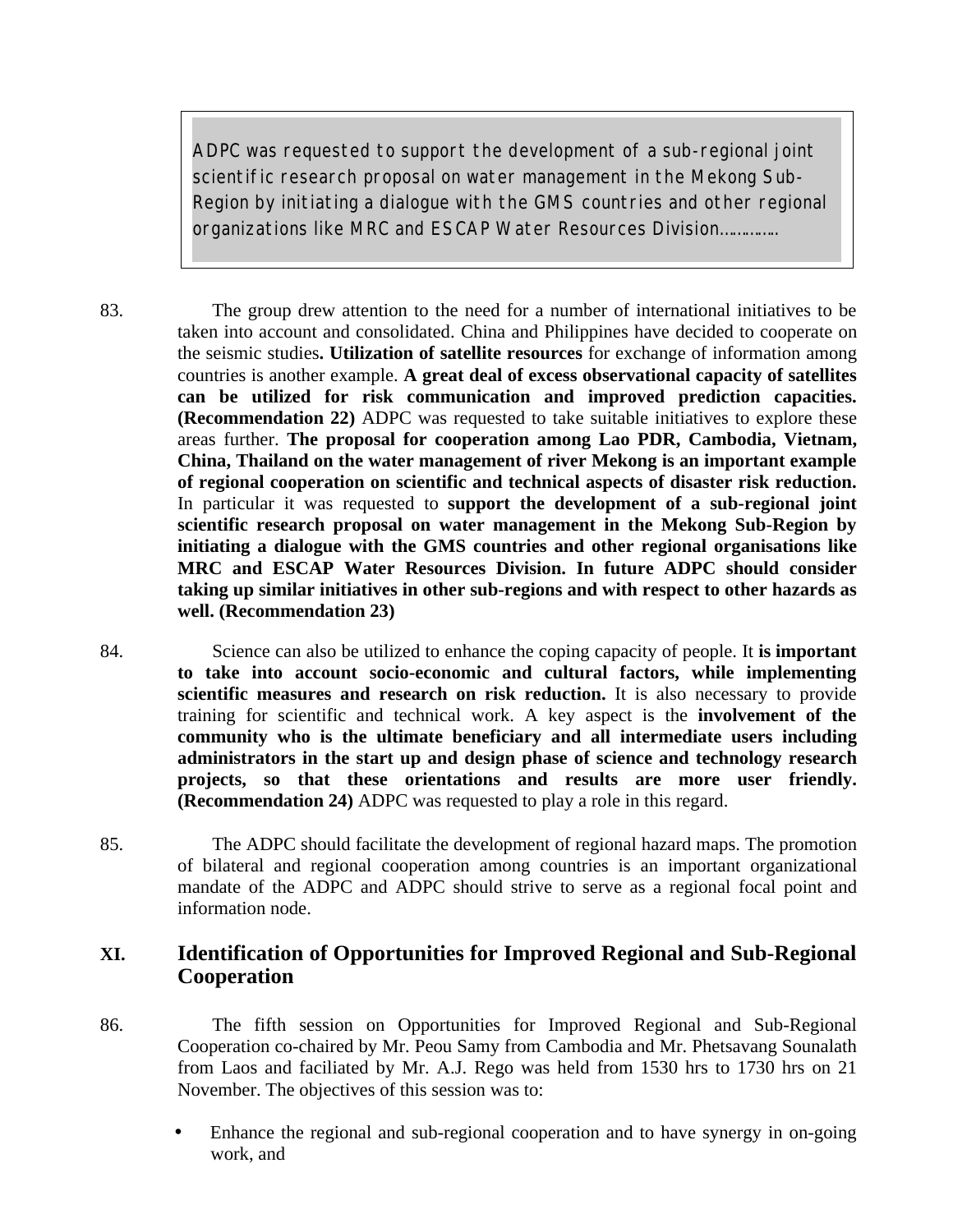- Review the work of existing mechanisms and to identify ways and means of enhancing their effectiveness.
- 87. Introducing the topic, Mr. Phetsavang referred to presentations in the Second Session and emphasized the importance of working with the existing sub-regional cooperation mechanisms including Association of South East Asian Nations (ASEAN), South Asian Association for Regional Cooperation (SAARC), Bangladesh, India, Myanmar, Sri Lanka and Thailand Economic Cooperation (BIMSTEC), Greater Mekong Sub-Region (GMS), Mekong River Commission (MRC), South Pacific Applied Geo-science Commission (SOPAC), Central Asian Regional Economic Cooperation (CAREC). This would avoid duplication of effort and resources and achieve synergy with ongoing programs. He also drew attention to international cooperation mechanisms including International Strategy for Disaster Reduction (ISDR, follow up to UN-IDNDR), ProVention Consortium of World Bank, Asian Development Bank (ADB), International Search and Rescue Action Group (INSARAG), the UN Disaster Assessment and Coordination (UNDAC) System, Asia Pacific Disaster Information Regional Working Group (APWGDIN) and while recognizing their importance urged the member countries to work closely with and in support of these initiatives to work in harmony with the global community and derive benefit from the momentum of these programs.
- 

88. The discussions in the Session took place in two parts. The first part comprised a plenary discussion among all delegates. The second part of the Session comprised discussion in 4 sub-regional working groups as follows:

- East Asia China, Chinese Taipei, Mongolia
- South East Asia Brunei, Cambodia, Laos, Philippines, Thailand, Vietnam
- South Asia Bangladesh, Bhutan, India, Nepal, Sri Lanka
- Other sub-regions Georgia (Central Asia), Jordan (West Asia), Papua New Guinea (Pacific)
- 89. Each sub-regional working group deliberated on the following questions:
	- What are existing disaster management coordination mechanisms in the sub-region
	- How do we make their work more effective
	- What additional initiatives should be taken
	- How can ADPC support these activities through its ongoing program
	- What new initiatives should be undertaken by the RCC and ADPC

Each working group reported back in plenary with a summary of their discussions and recommendations, which are given below.

#### **East Asia**

90. In East Asia, the sub-regional mechanisms which have a bearing on disaster management work where countries of the region participate are ARF, APEC (Asia Pacific Economic Cooperation), and Dialogue mechanism in forest and grassland fire for cooperation between China and Mongolia and the ESCAP/WMO Typhoon Committee.

- 91. **To improve** the level of **cooperation in East Asia following steps are suggested:**
	- **to increase the exchange of information and expertise** through continuous interaction of senior officials, ministers and leaders facilitated through workshops and conferences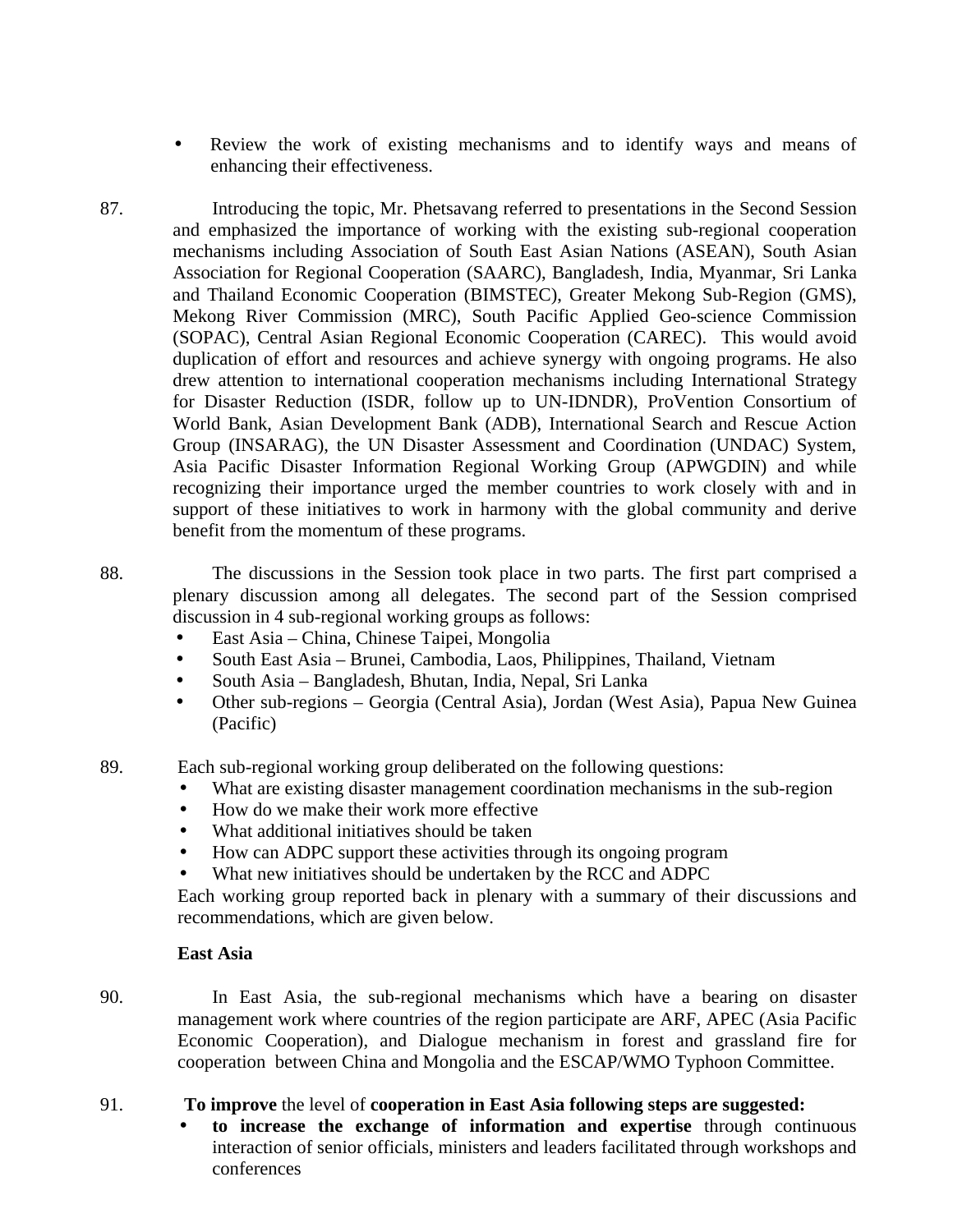- **Add a dialogue group in APEC on disaster management**
- **Form working groups on specific disasters**, such as earthquake and typhoon, and evolve mitigation measures on a regional basis. These working groups should be **based on cooperation among scientists**
- **Exchange of scientists and managers** and preparation of cooperative programs among disaster management agencies in countries of the sub-region to identify problems to be tackled and new partnership arrangements **(Recommendation 25)**
- Raise more funds at the regional level in coordination with existing forums mentioned above to support new sub-regional initiatives in disaster management

### **South-East Asia**

- 92. The existing mechanisms for disaster management in South-East Asia, are: AEGDM, ARF-DR, MRC, SAGIP, Sub-regional fire fighting arrangements for Borneo – Sumatera (SRFA) and WHO/ESCAP Typhoon Committee.
- 93. RCC member countries and regional organizations can **contribute to the work of the existing mechanisms in South East Asia in making them more effective by the following ways:**
	- AEGDM **Help AEGDM in the preparation an ASEAN Disaster Management Program**
	- ARF-ISMDR **Assist in preparation of ASEAN strategy for ARF-ISMDR**
	- Help in the identification of co-chairs
	- Help design a schedule of ARF-DR meetings
	- **MRC Facilitate information sharing on rainfall and river flow data**
	- Help **promote flood control management on MRC Agenda**
	- SAGIP **Help finalize protocol for international disaster response and humanitarian relief**
	- SRFA **Enhance capacity** of some of the **member countries to operationalize the SRFA plan to develop ASEAN agreement on trans-boundary haze pollution and forest fire prevention and suppression**
	- Typhoon Committee Help **enhance early warning information sharing** and development of practical programs **(Recommendation 26)**
- 94. Other additional initiatives may include Meetings, Information Exchange, New Projects and Programs, and Cooperation in Relief and Response.
- 95. ADPC was requested to support these activities through its on-going programs by providing technical support and capacity building. Some specific initiatives that RCC and ADPC should work together are the following:
	- Matching the capabilities of various member countries and ADPC with the needs of other countries in the region
	- Develop a common regional plan for South East Asia
	- RCC should meet annually in different countries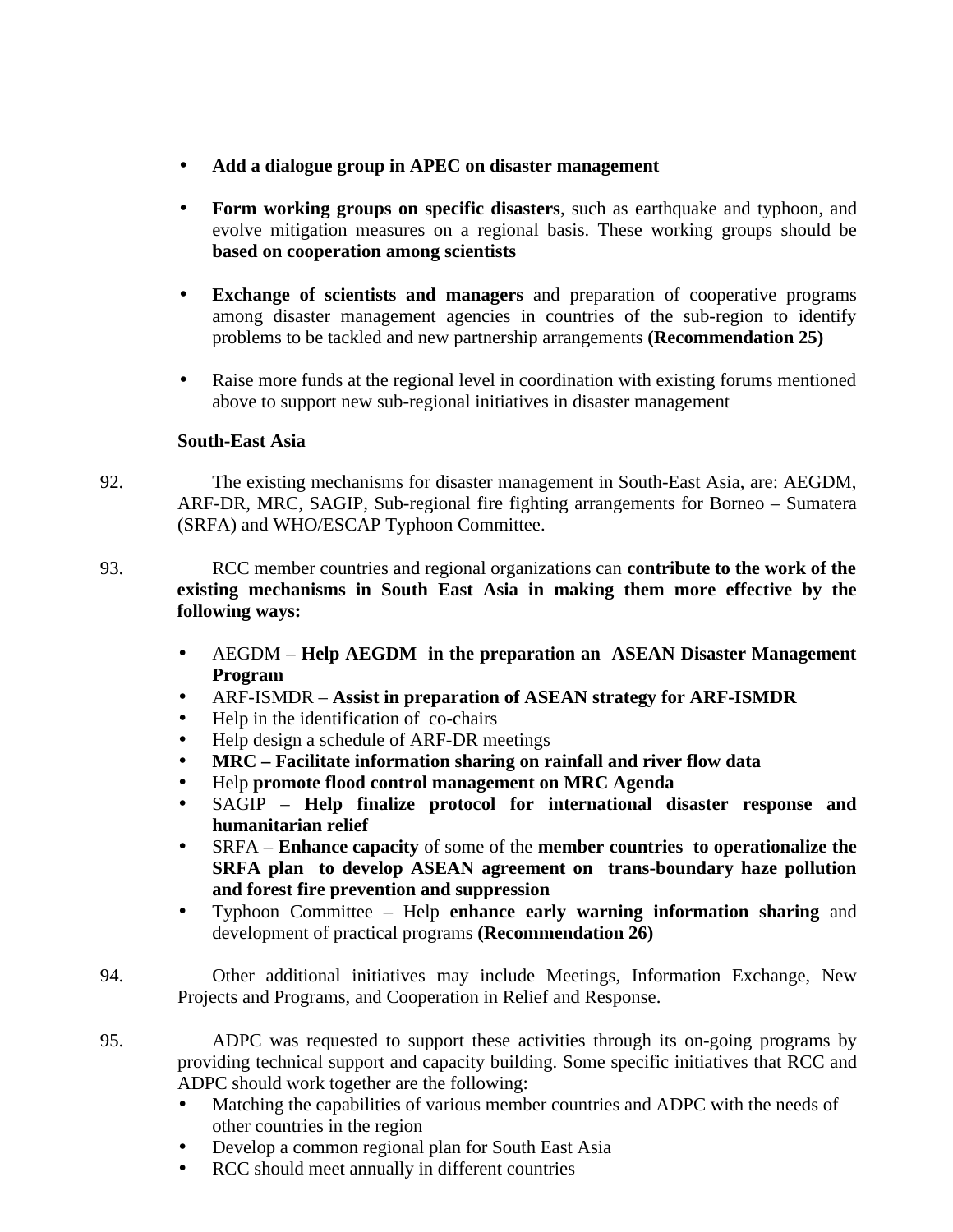• Regular update to RCC members on ADPC activities

### **South Asia**

- 96. Existing mechanisms in South Asia are:
	- South Asian Association for Regional Co-operation (SAARC)
	- Bangladesh, India, Myanmar, Sri Lanka, Thailand Economic Cooperation (BIMSTEC)
	- South Asia Cooperative Environment Program (SACEP)
- 97. However the delegates **recognised that SAARC does not as yet have a well developed arrangement for collaboration in disaster management, though disaster mitigation is on the SAARC's agenda since** the Heads of Government Meeting in **1987**. The working group supported the **need for a renewed dialogue among the South Asian Countries leading towards establishment of an effective mechanism(s)** similar to those exisitng in other sub-regions like ASEAN. The need to include disaster management as a Chapter in the SAARC Charter was also identified. The working group requested ADPC to take suitable follow up action through consultation with RCC member countries from South Asia as well as the SAARC Secretariat. Ms. Nepal volunteered to report to the Secretariat based in Kathmandu on discussions at the meeting. The working group welcomed efforts by ADPC to help include disaster management in the BIMSTEC's agenda, and agreed to take this up further with their respective governements. There are bilateral agreements between various countries including Bhutan, Bangladesh, India, Nepal and Sri Lanka for cooperation in humanitarian situations and river waters management. Bilateral cooperation has also taken place in response to specific disasters such as help rendered by Nepal to India in the 1999 Landslides. **A stock taking of existing agreements and past experiences of cooperation should be undertaken, and areas where disaster management cooperation could be enhanced should be identified.** This could be similar to the exercise done by ADPC for the ARF-ISMDR. It is desirable to constitute a technical experts' working group in key areas for sub-regional cooperation. The natural disaster management organizations should interact with these technical experts' group to improve disaster management. Specialised meetings with subject focus should be organized in the priority areas as Early Warning for cyclones and Flood management in entire river basins, including across borders. **(Recommendation 27)**

*Delegates recognized that SAARC does not as yet have a well developed arrangement for collaboration in disaster management, though disaster mitigation is on the SAARC's agenda since the Heads of Government Meeting in 1987and supported the need for a renewed dialogue among the South Asian Countries leading towards establishment of an effective mechanism(s) like those in ASEAN.*

98. An important specific step would be to **organize exchange of information on the areas pertinent to sub-region including recent developments such as the restructuring legal and institutional mechanisms, policy and new initiatives** like the HPC in India, the CDMP in Bangladesh and new Act in Sri Lanka, flood and cyclone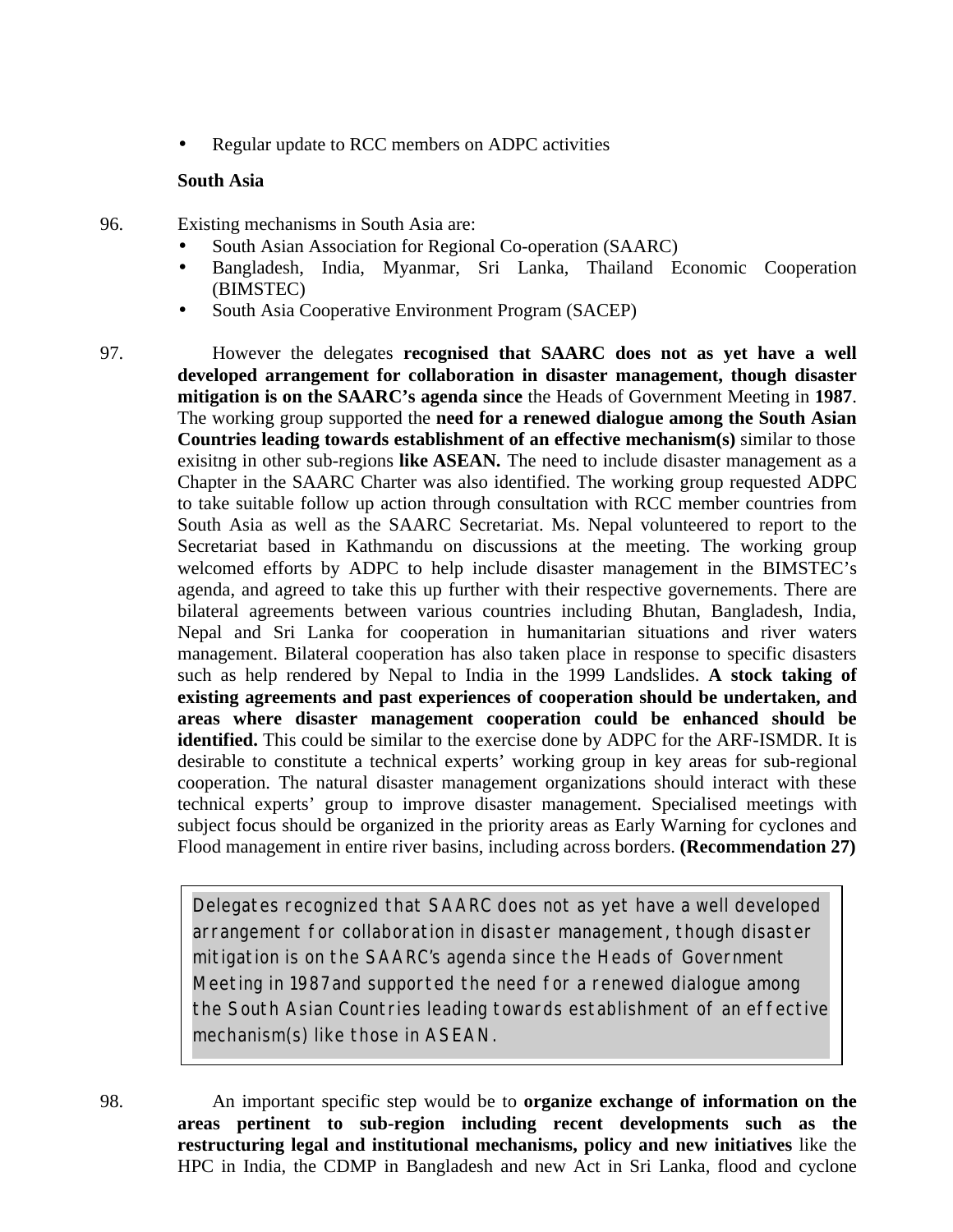early warning and experience in response to recent disasters and new R & D outputs. In this regard the working group highlighted good work already done in the establishment of the SAARC Specialised Meteorological Research Centre (SMRC) in Dhaka, Flood Forecasting and Warning Centre, Dhaka's initiatives on cooperation with Nepal and India, CSIR's role in Indo-Sri Lanka Cooperation in science and technology for disaster management, as useful experiences and models for cooperation from which lessons can be learned. This year's droughts affected both India and Pakistan and several innovative efforts at drought management were undertaken in each country, which would benefit from sharing of experience. Thus **past and potential information exchange could serve as important cooperative activities and build confidence in the benefit of regional cooperation.**

- 99. The ADPC can help South Asian countries through its ongoing Extreme Climate Events program, DANA and PEER, particularly to those countries not yet covered.
- 100. **Sri Lanka offered to host a South Asian meeting of NDMOs, key governemnt** departments, scientific organisations and others **in Colombo in June next year. Cooperation from the SAARC Secretariat would be sought. ADPC was requested to act as a facilitator/technical advisor to this and subsequent meeting as well as to follow up on other ideas for South Asian cooperation. (Recommendation 28)**

#### **Central Asia, West Asia & Pacific**

- 101. The fourth working group comprised Georgia, Jordan, and Papua New Guinea discussed regional cooperation with reference to the three regions of Central and West Asia and the Pacific. As there was no other representation from their regions, the national issues in these countries therefore received more attention.
- 102. Georgia does not have a well-established arrangement of sharing information in disaster management with the other countries in the Central Asian region. Georgia also faces a serious problem of securing logistical support whenever a disaster strikes. **There is certainly a need for stronger regional cooperation in disaster management in the Central Asian region particularly with respect of its neighboring countries, i.e. Azerbaijan and Armenia.** A **request** was made **to the ADPC** to send its representatives to Georgia to study the **feasibility of setting up a regional center** in Georgia, and **supporting** it in its national efforts at **improving its disaster management systems. (Recommendation 29)**
- 103. Jordan has been able to secure good support from international agencies during humanitarian situations. It has also training arrangements with Cranfield University, U.K., and Wisconsin University, USA. There is Euro-Mediterranean program in disaster management, with headquarters in Rome with which it cooperates. The program organizes exchange visits of officials from countries in the Mediterranean region. **Jordan has also proposed to set up a national disaster management center,** but it has not been able to raise financial resources for setting up this center. **It sought a closer collaboration with ADPC and welcomed a visit of an ADPC representative to the country and the West Asia Region. (Recommendation 30)**
- 104. Papua New Guinea is a member of South Pacific Applied Geoscience Commission (SOPAC) and active in the disaster management program. SOPAC has supported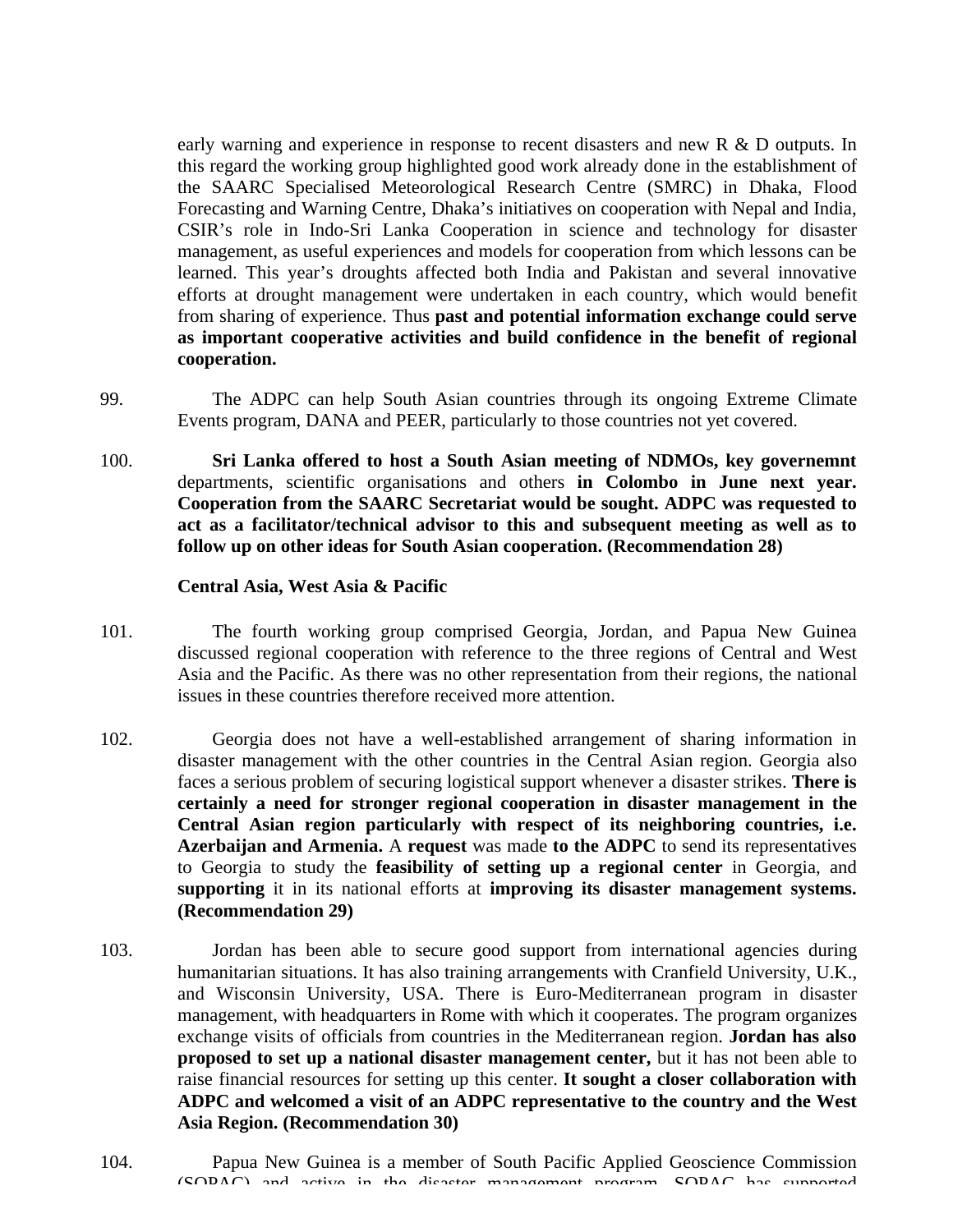vulnerability assessment studies in the Pacific Small Island states. The PNG also receives support from AusAid and New Zealand for its disaster management activities. The Pacific Disaster Center of the US provides early warning to the PNG and other Pacific Island states. The World Bank too has supported PNG for the post-typhoon reconstruction program. **The regional cooperation in South Pacific region therefore has a strong basis.** PNG appreciated the past cooperation with ADPC and looked forward to further cooperation particularly in the Institutional Development Project being undertaken over the next few years. It also expressed appreciation of ADPC's continued involvement with Pacific countries and **recommended that ADPC cooperate more closely with SOPAC in developing a partnership for the benefit of Pacific nations. (Recommendation 31)**

- 105. A number of common and recurrent themes (particularly with respect to ADPC's role) came up both during the plenary discussion in the first part of the Session and at the end of the plenary presentation by the sub-regional working groups. These are presented as follows:
	- **RCC meetings should be held by rotation in different countries, and a field visit/conference could be organized in tandem. This would enable member countries to see how different countries organize their disaster management systems and "learn by seeing". Future RCC Meetings may have a specific thematic focus.**
	- **ADPC should provide a regular update on its activities and other developments in the disaster management sector to all RCC members.**
	- The disaster management sector needs to advocate for greater resources to be spent. The RCC should undertake and develop its capacity to mobilize resources.
	- ADPC needs to undertake raising of awareness and training for high level politicians and administrators. This may take the form of policy seminars for leaders.
	- Promote increased public awareness of disaster risks and raised expectations for "culture of safety".
	- **Bring private sector into disaster management process through educating CEOs and private companies on impacts on their business and profits due to disaster. (Recommendation 32)**

## **XII. Future Directions of RCC**

- 106. The Steering Committee held 2 meetings from 1930 hrs to 2100 hrs on 21 November and from 0830 hrs to 0900 hrs on 22 November and finalized an agenda for Session VI entitled Future Directions. The entire agenda for this session is given at Annex X of this report.
- 107. The Sixth Session was chaired by Dr. Suvit Yodmani and co-facilitated by Mr. David Hollister and Mr. Loy Rego from 0900 hrs to 1130 hrs on 22 November. Dr. Suvit Yodmani reviewed the future direction of consultative process initiated through the RCC. **The meeting** welcomed the initiative of ADPC in convening this Consultative Committee, and **endorsed the utility and benefit of the RCC mechanism as a useful platform for**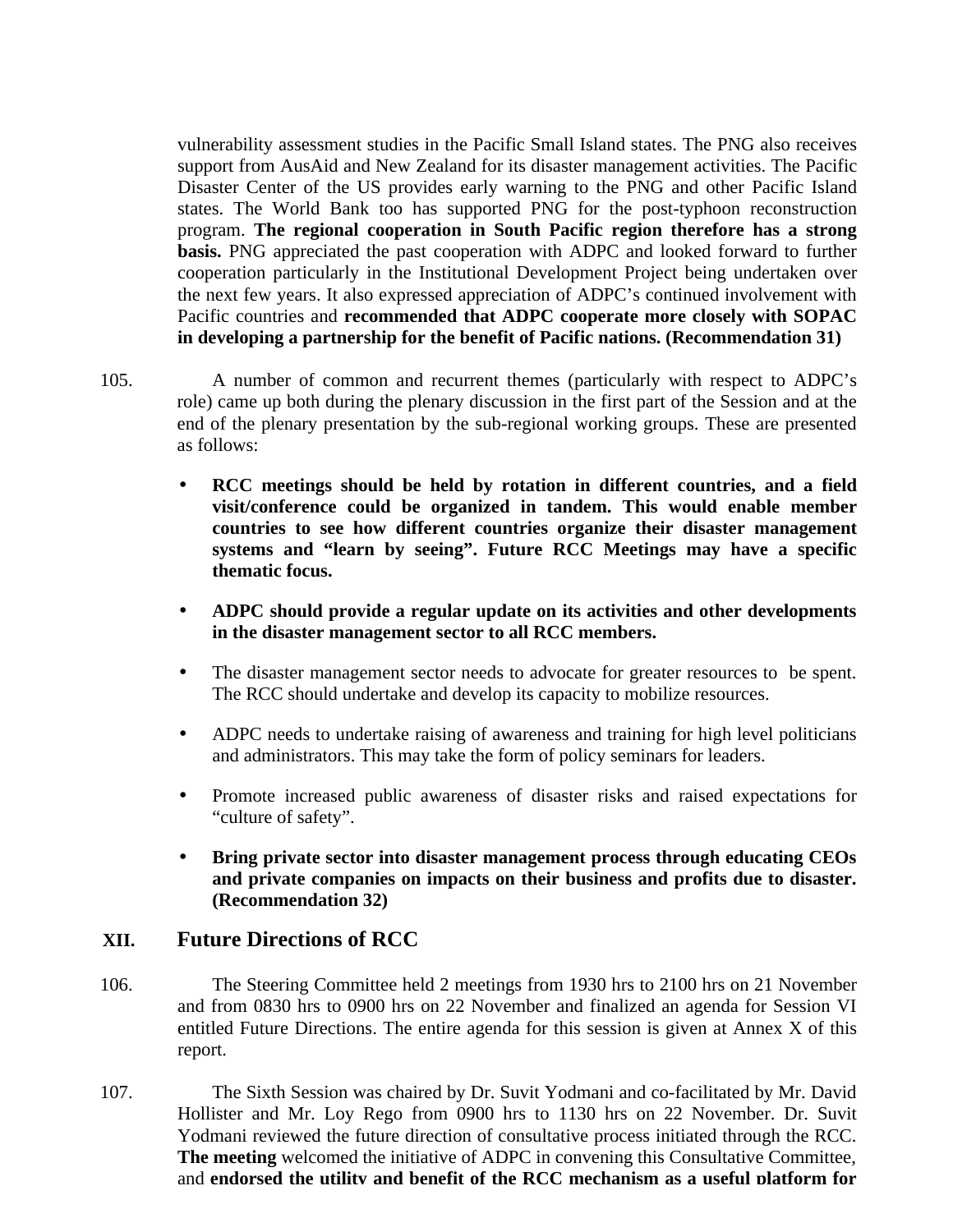**dialogue, exchange of experience and means of developing practical cooperative programs between member countries at the regional and sub-regional levels. The meeting confirmed the need to convene this RCC meeting periodically with a periodicity of about once a year, and requested ADPC to continue its role as convener and secretariat of these meetings.** The meeting recognized the need for a significant consultative process with greater involvement of the RCC members to be undertaken in preparation of the agenda about 2 months in advance. This would enable RCC members to consult with other Ministries/Departments/Agencies in their country prior to the meeting.

### **(Recommendation 33)**

*The meeting endorsed the utility and benefit of the RCC mechanism as a useful platform for dialogue, exchange of experience and means of developing practical cooperative programs between member countries at the regional and sub-regional levels. The Meeting confirmed the need to convene this RCC meeting periodically with a periodicity of about once a year, and requested ADPC to continue its role as convener and secretariat of these meetings. .*

108. Recognizing the need for ADPC to play a significant role at the next meeting and in view of a commitment of partial funding from AusAID for a meeting in 2001**, it was agreed that the second meeting of RCC be held in October / November 2001 in Bangkok or another location in Thailand.** Consultation on the exact dates in view of various religious celebrations needs to be done. The representatives agreed that **future RCC meetings should be organized annually at different venues in the Asia-Pacific region.** Nepal or China was mentioned as possible venues for the future RCC meetings. The host country may consider providing the local costs for the RCC meetings. While acknowledging the generous support provided by the Australian Government in covering most of the costs of the First Meeting, it recognized that some countries were participating in this meeting at their own costs. The meeting **noted the principle used by the ARF and other ASEAN meetings wherein all participating member countries cover costs of international travel and local stay, while costs of venue and local hospitality are covered by the meeting host. It is therefore recognized that the principle outlined above could be the basis for future meetings.** This could be discussed at the next meeting. The ADPC was requested to seek sources of funding to support the costs of future meetings, particularly travel costs of least developed countries. **(Recommendation 34)**

109. The issue of RCC expansion also came up for discussion. The meeting agreed that it was **appropriate to expand the RCC to include countries with which ADPC has been working while maintaining the principle of inviting the senior official of the National Disaster Coordinating Body to be the member.** However, leading scientific and research organizations may be invited as observers. It would be beneficial to invite representatives of the ISDR Secretariat, Pro-Vention consortium of the World Bank and ADB as observers to future meetings*.* **(Recommendation 35)**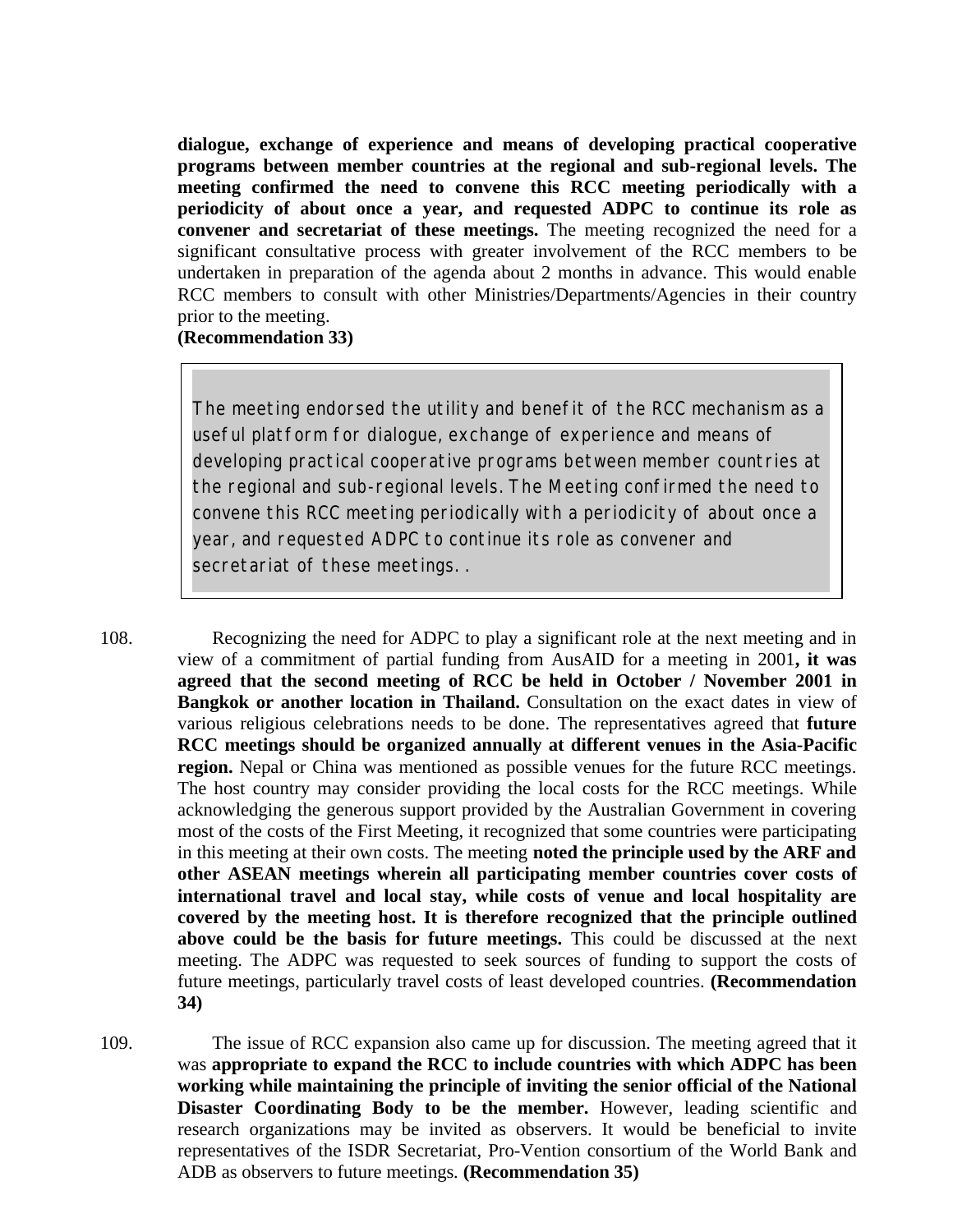- 110. Highlighting the role of ADPC, the meeting recognized that **ADPC should act as facilitator and convener of this consultative mechanism, serve as the regional focal point and a technical resource for the RCC in disaster management.** ADPC can contribute by operating an information dissemination center for better information exchange on-line and through other media and to maintain a regional documentation center. In this regard, ADPC requested all member countries to send policy, plans, and reports as inputs. **(Recommendation 36)**
- 111. The floor agreed that it would also be useful to **organize a high level Asian Ministerial Meeting on Disaster Management in about 2 years time to secure political support for disaster management** and requested ADPC to develop a proposal in this regard. **ADPC** can help **initiate dialogue among parliamentarians** by organizing sessions on disaster management at meetings of International Parliamentary Union, Asian Parliamentarian Forum and to consider induction sessions for parliamentarians in country. Some countries suggested ADPC to participate in such a seminar to be organized next year. ADPC can develop standard format for data collection for all the countries. **(Recommendation 37)**

### **XIII. Follow up Activities and Plan of Action for 2001**

- 112. Reflecting on new projects, the floor proposed the following:
	- a. ADPC should continue interaction with regional forums such as ESCAP, AEGDM which can result in fruitful partnerships and outputs. ADPC should explore collaboration of RCC with international institutions such as the IFRC, Disaster Management Facility of World Bank, and the Disaster Recovery and Reduction Program, UNDP. **(Recommendation 38)**
	- b. The meeting agreed to a common view of continuing working with regional bodies such as the SAARC, ASEAN, SOPAC and CAREC to consolidate initiatives in regional cooperation and requested ADPC to inform these bodies of the RCC and its outcomes. **(Recommendation 39)**
	- c. The meeting endorsed the concept of the publication of an Asian State Disaster Management Report 2002. It was recognized that this effort should build on current international initiatives such as the World Vulnerability Report being prepared by UNDP and ISDR and the World Disasters Report published annually by IFRC. Also the need to support publication of national disaster management reports was emphasized and ADPC was requested to develop a standard format for the same which would be useful to all member countries. The meeting requested ADPC to place a concept paper to the next RCC meeting on how to take this project further. **(Recommendation 40)**
	- d. ADPC informed the meeting of its tentative plans to hold a large multi stakeholder conference at the Asian level with cross sectoral participation from Government, UN Agencies, NGOs, Scientific and Technical Organizations, donors and regional bodies. This could be similar to the IDNDR Asia Workshop held in Bangkok in February 1999. The meeting recognized the benefit of such a meeting and endorsed the plan to hold it, and requested ADPC to prepare a concept paper for circulation to RCC Members. **(Recommendation 41)**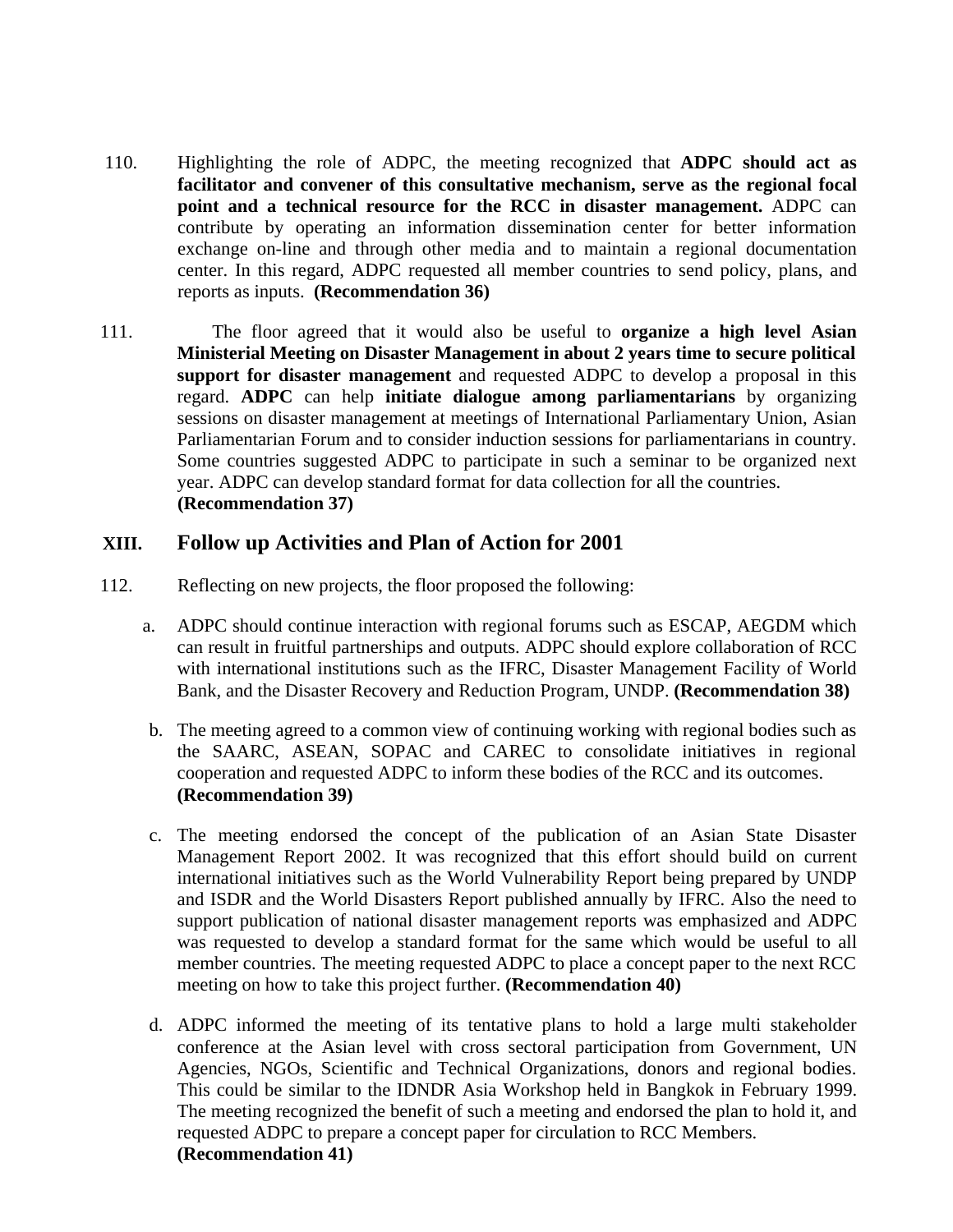- e. The meeting was informed of the suggestion to prepare a Vulnerability Atlas for Asia mapping hazards, vulnerabilities and risks in countries of the Asian region. This would be similar to the Vulnerability Atlas of India and the Hazard Atlas of China. The RCC supported this proposal and requested ADPC to provide further information in this regard. **(Recommendation 42)**
- f. India proposed a regional study on drought considering the recent experiences of the country and neighboring countries and the challenges of management in water shortages in the future. The study should also look at ground water and aquifer recharge as a solution. India was requested to develop a proposal in this regard. **(Recommendation 43)**
- g. Recognizing the important role that international, regional and national institutions play in promoting mitigation measures as part of the regular development process, the meeting suggested, **(Recommendation 44)**
	- Advocacy for incentives for mitigation
	- **Dialogue with Insurance Regulatory Authority and Tariff Advisory Bodies on differential tariffs**
	- **Dialogue with Donors and Development Banks on advocacy for pre-project disaster risk assessment as part of the project development process and inclusion of mitigation conditionally in all loan allotment**
	- **ADPC capture best practices in disaster management in Asia**
- h. The meeting advocated partnership with private sector to encourage private sector to invest and involve more in disaster management and requested member countries to undertake more initiatives in this regard with ADPC facilitating. **(Recommendation 45)**
- i. The meeting endorsed the holding of sub-regional meetings such as the South Asian Meeting in Colombo and encouraged other sub-regions to plan similar meetings. **(Recommendation 46)**
- j. The meeting endorsed a 3-page news release of the RCC to be issued by member countries and ADPC to the regional and national media.
- k. Dr. Tairjing suggested an informal communication mechanism as follow up communication and ADPC was requested to set up an e-mail/list serve for RCC members. **(Recommendation 47)**
- l. Recognizing that ADPC is cooperating with UNEP in APELL activities in Asia, RCC members were requested to keep concerned ministries and departments in respective countries informed of and cooperate with these activities focused on technological hazard preparedness and mitigation.

## **XIV. Closing Ceremony**

113. Dr. Suvit in his closing address conveyed his satisfaction at this significant meeting. He felt that in providing a forum for the 17 participating countries for free and frank transfer and exchange of information, ideas, valuable experiences, the constitution of RCC